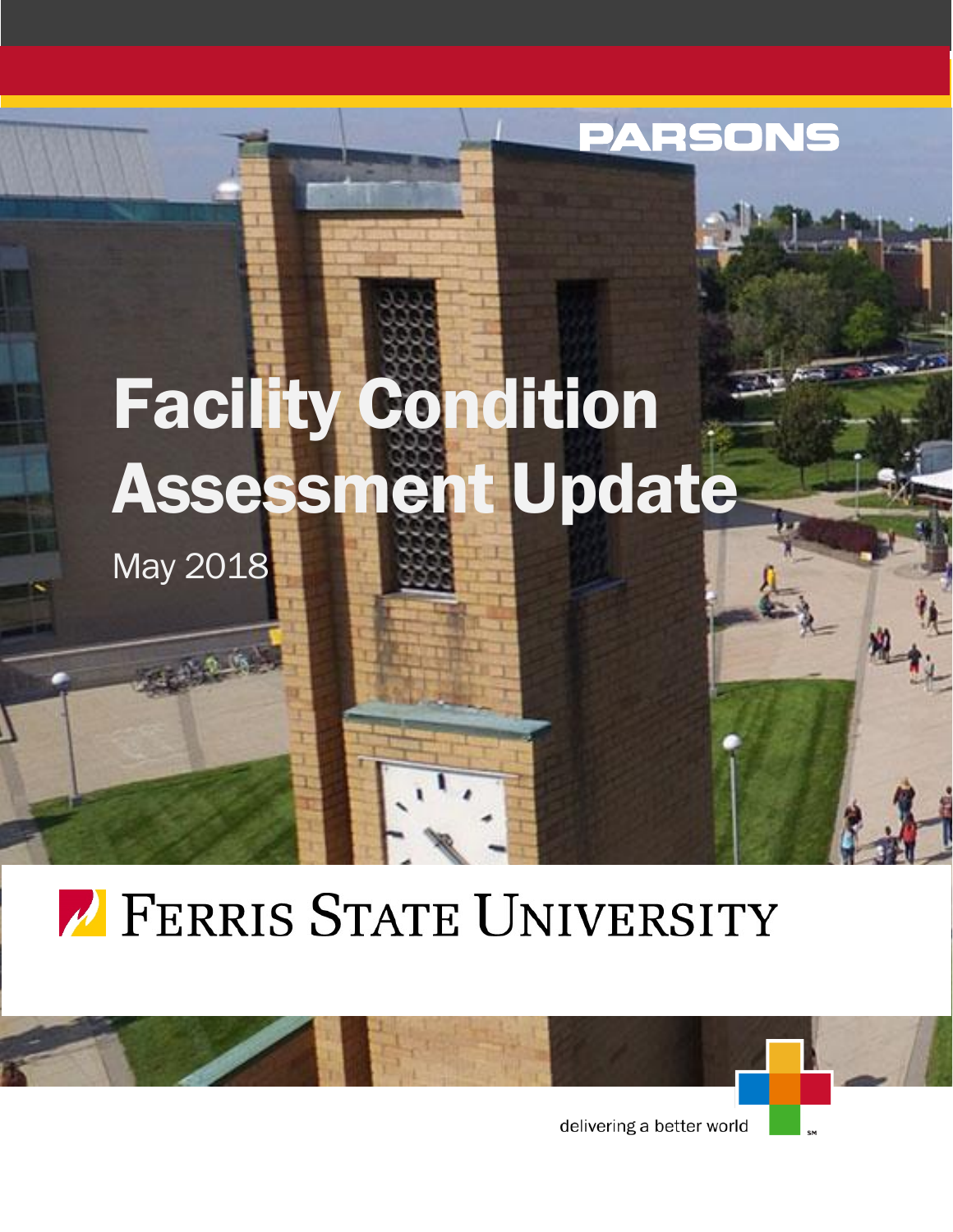# **Contents**

| .26 |
|-----|
|     |
|     |
|     |
|     |
|     |
|     |
|     |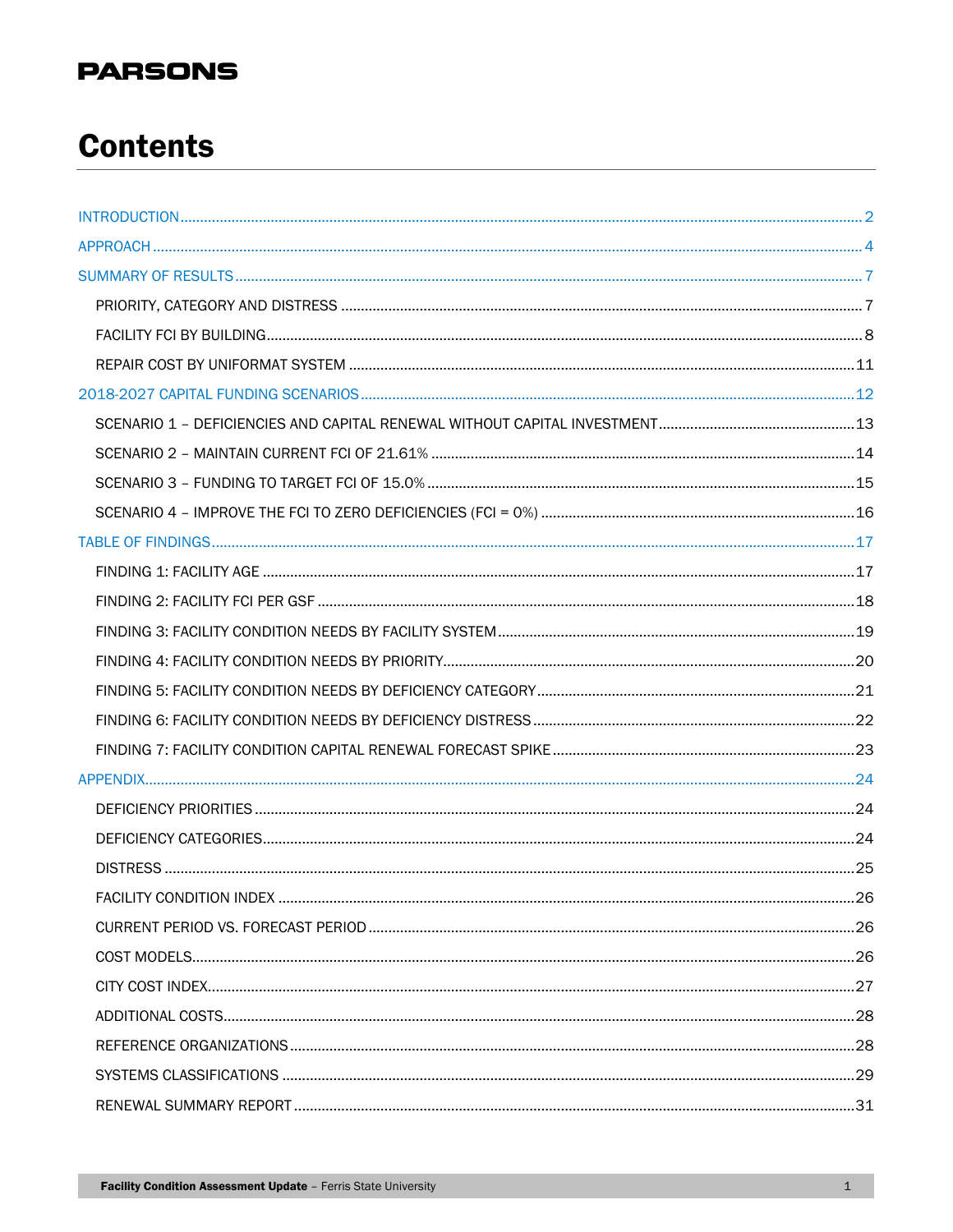### <span id="page-2-0"></span>Introduction

Founded in 1884 by Michigan educator and statesman Woodbridge N. Ferris, Ferris State University has developed a modern 880-acre campus in west central Michigan's vacation-recreation country. The University operates campuses located in Big Rapids and Grand Rapids, Michigan.

In February 2005, Ferris State University (FSU) authorized Parsons to conduct a condition assessment of their facilities information including 111 buildings totaling approximately 3,481,797 sq. ft.



The effort was a comprehensive assessment that included a detailed physical survey of current deficiencies and an estimate of component building system renewal costs based on the RS Means building cost modeling procedure. The data was captured within Parsons proprietary software called COMET (Condition Management Estimation Technology). A limited scope update of that information occurred in April of 2010.

In this effort, Parsons migrated the information contained in the previous database to their current eCOMET v\_2014 software platform and then sent teams of assessors into the field to work closely with Ferris State University Physical Plant leadership and staff to collect information and update the database.

The objective of this Facility Condition Assessment (FCA) Update for FSU is to accomplish the following goals:

- Calculate Facility Condition Index (FCI) scores for buildings including FCI scores for individual systems.
- Prioritize building systems based on need, observed deficiencies, remaining useful life, and classify each system based on a recommended timeframe for when these systems should be replaced.
- Determine the overall outstanding capital need and a recommended annual investment plan to address deferred maintenance.
- Use data gathered from the FCA to develop a multiyear capital improvement plan beginning in 2018.
- Update the central repository of data on critical building systems, life expectancy, and capital investments.

The findings in this report are based on nationally recognized facility condition assessment approaches, methods and techniques, and best practices used to evaluate and assess the physical condition of higher educational and support facilities. Included in these assessments were the permanent academic and instructional buildings, and other permanent administrative, maintenance, warehouse or other ancillary buildings such as storage or equipment buildings. The assessments required the use of specially-trained personnel and distinctive methods and approaches to the work. Parsons personnel conducted the physical condition assessment of the buildings and prepared the overall findings in this report. In addition, Parsons incorporated the knowledge and expertise of the Physical Plant Staff to assist in the set up of the database management tool and in the development of the individual facility assessment reports and findings in this document.

The items and issues identified in the FCA could have the potential to impact current operations and future growth or expansion capabilities. The result of the FCA survey is a database that catalogs system deficiencies for buildings with estimated costs. It provides analysis and reporting tools that support FSU's institutional planning and decision making process by making accurate facility information readily accessible. The software also enables the user to generate multiyear capital spending plans to implement the proposed upgrades and replacements. A 10-year capital spending plan is presented in this report as an example, which should be thoughtfully considered by FSU leadership regarding the allocation of funds.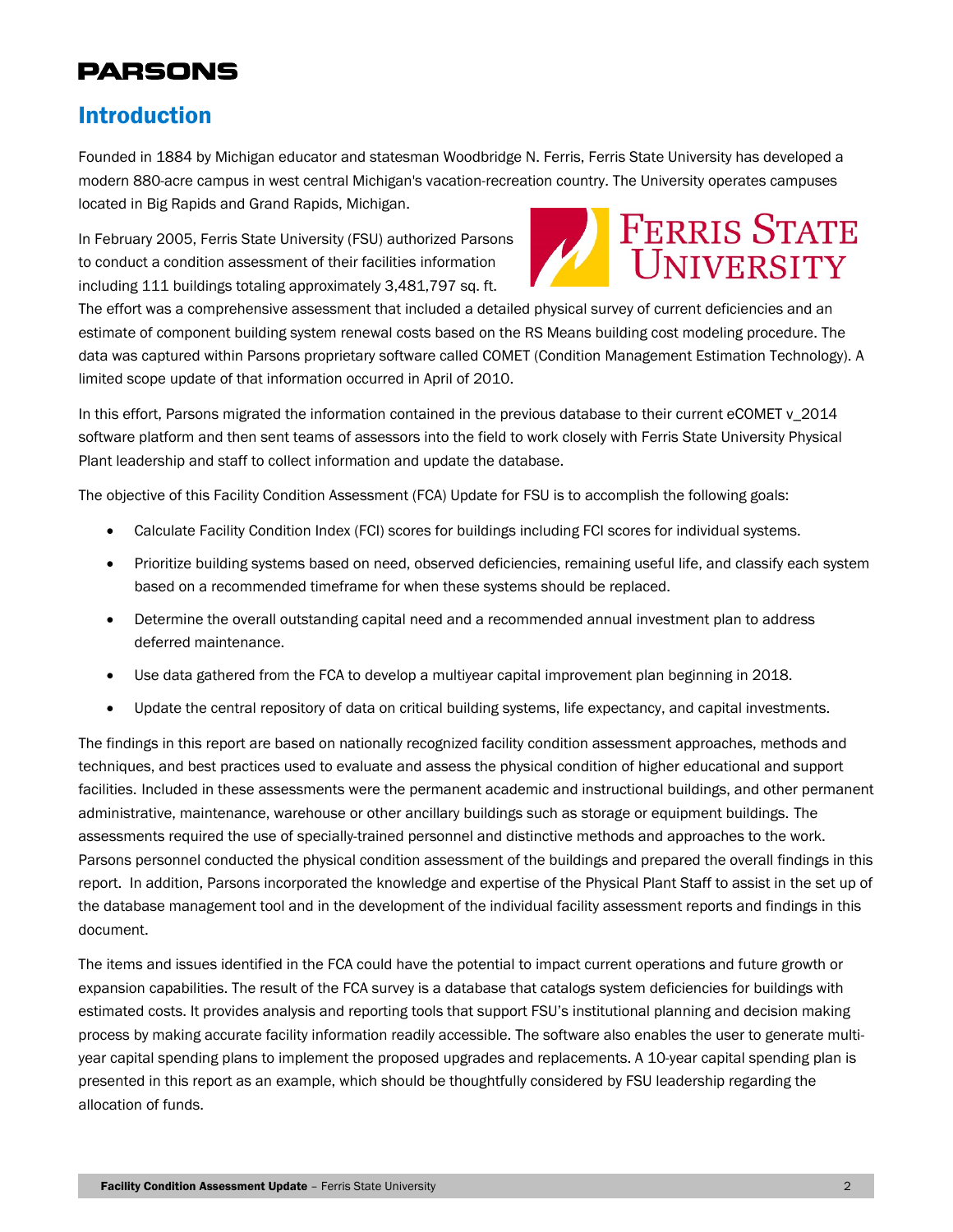Parsons used our proprietary software called *e*COMET™ (Energy and Condition Management Estimation Technology) to gather and process the data within this report. We offer the software for continued use by FSU as a facility asset management tool. The assessment teams provided software training for the staff at FSU to enable them to collect information and input it into the database.

For a complete list of terms and definitions please refer to the appendix.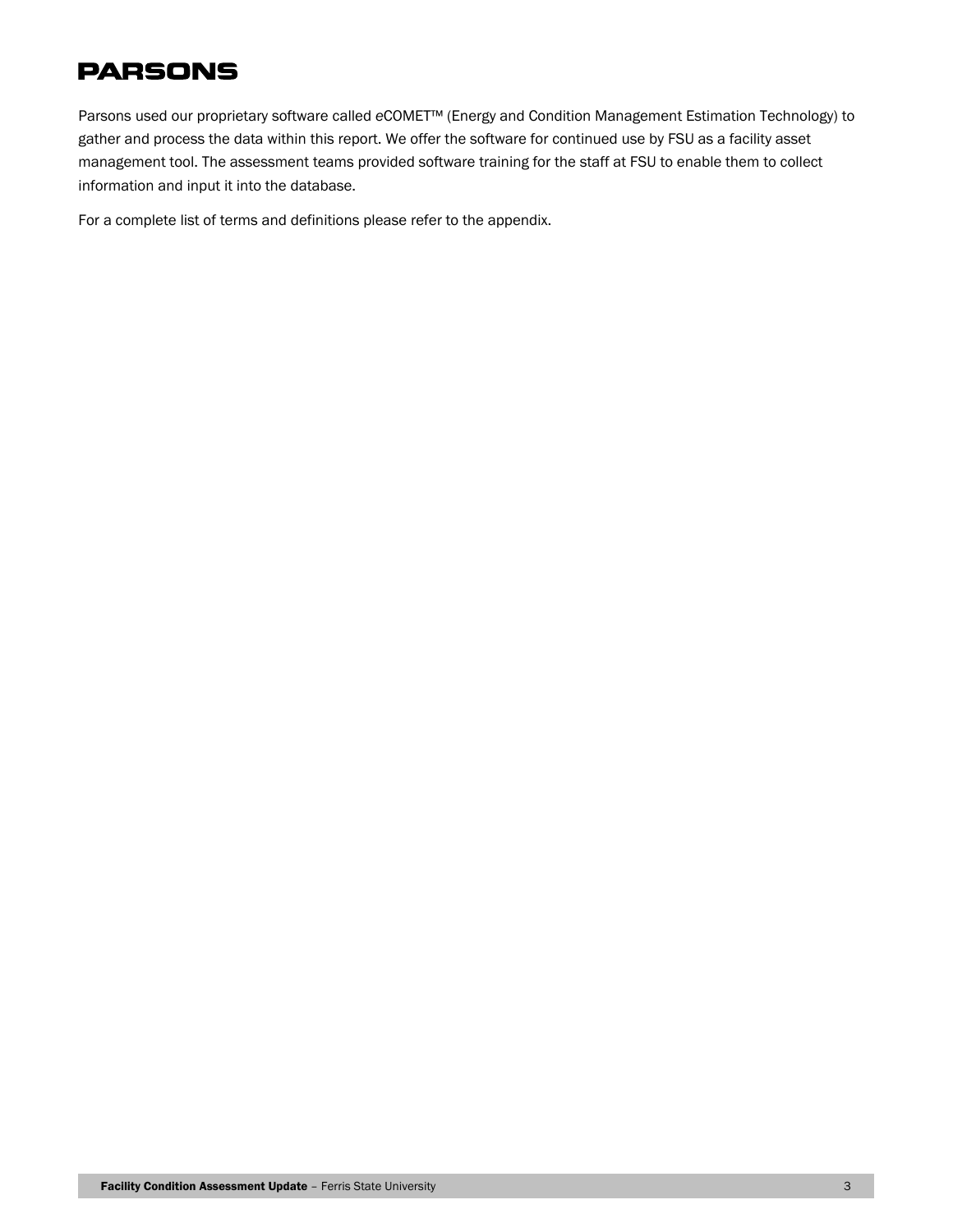### <span id="page-4-0"></span>Approach

In considering the parameters of an economical FCA Update, Ferris State University requested that Parsons perform an analysis in which we examined historical information provided by FSU from their AiM™ work order tracking system for projects completed since the last FCA update in 2010 and compared that data with deficiency information from the original database. While we considered the information for all campus buildings, the analysis focused on five of the larger buildings on the main campus selected as a representative cross section – Business Building, Automotive Center, Johnson Hall, Pickell Hall and Student Recreation Center. While performing this analysis, we observed that the average annual investments were widely dispersed across the portfolio with a few buildings receiving more funding than some others. The analysis of these records seems to suggest that much of the funding of work order projects for the selected group of facilities was focused on investments for repairs and maintenance in areas other than building infrastructure systems, which were the primary costs represented in the existing COMET database. The analysis of these records seems to suggest that a concentrated effort was made to retire deferred maintenance backlog associated with thirty-six (36) buildings in the portfolio. The result of that effort was a significant reduction in costlier repair items from the existing COMET database, which also had a very positive effect on reducing the current FCI. Based on this review, we concluded that the migrated database would still be relevant once the RS Means cost information was brought up to date.

We presented our findings to the FSU Physical Plant leadership group and received direction to proceed with a proposal for FCA Update services, including the following strategies:

- Eliminate demolished buildings from the existing database.
- Migrate the data to the new version of the eCOMET software with thorough Quality Control measures.
- Add fifteen (15) buildings new to the database from the list provided by FSU.
- Categorize buildings based on funding as New (15 bldgs), Significant Renovations (24 bldgs), Minor Remodeling (12 bldgs), or No Significant Improvements (60 bldgs). Building tags are listed in the table beginning on page 8.
- Perform detailed field assessment of the New (15 bldgs) buildings and those that have had Significant Renovations (24 bldgs; > \$150K and > 15% of Current Needed Repairs). This represents just over 35% of the buildings and 2.1 million sq. ft., which is nearly 58% of the floor area of the portfolio.
- For buildings where Minor Remodeling (12 bldgs) has occurred (identified by the tag OFFICE in the property list below), we focused the update on editing deficiencies and cost models cooperatively with FSU Physical Plant leadership without a field visit to each building. This adds another 669,000-sq. ft. for a total of nearly 76% of the portfolio.
- For buildings with NO SIGNIFICANT IMPROVEMENTS (60 bldgs), we condensed the list of deficiencies and left editing of the cost models for a future update cycle. This accounts for the remaining 908,000 sq. ft. of floor area.

The work described began in July of 2017 and encompassed higher educational facilities and student housing buildings owned by FSU located on the Big Rapids Campus (104 bldgs/3,296,765 SF) and the Grand Rapids Campus (1 bldg/26,801 SF) for a total of 3,323,566 SF, which excludes the (ICA) Urban Institute of Contemporary Art, Kendall - 110 Ionia Street, Kendall - 111 N. Division, Kendall - 17 Fountain and (WDB) Woodbridge N Ferris Building (was GRAM) that total 320,980 SF. Parsons supplied one assessment team consisting of an architect, a mechanical engineer and an electrical engineer to perform the field surveys. Another assessor performed the collaborative work with FSU Physical Plant leadership. Information resulting from this project will be used as a guide for making funding recommendations to leadership involved with their Capital Renewal & Deferred Maintenance (CRDM) program. The project results also provide a baseline assessment of current deferred maintenance and capital renewal funding needs that should prove useful in making informed planning decisions and considering future reinvestment in FSU facilities, as well as planning for future facility demolitions.

Field Survey/Inspection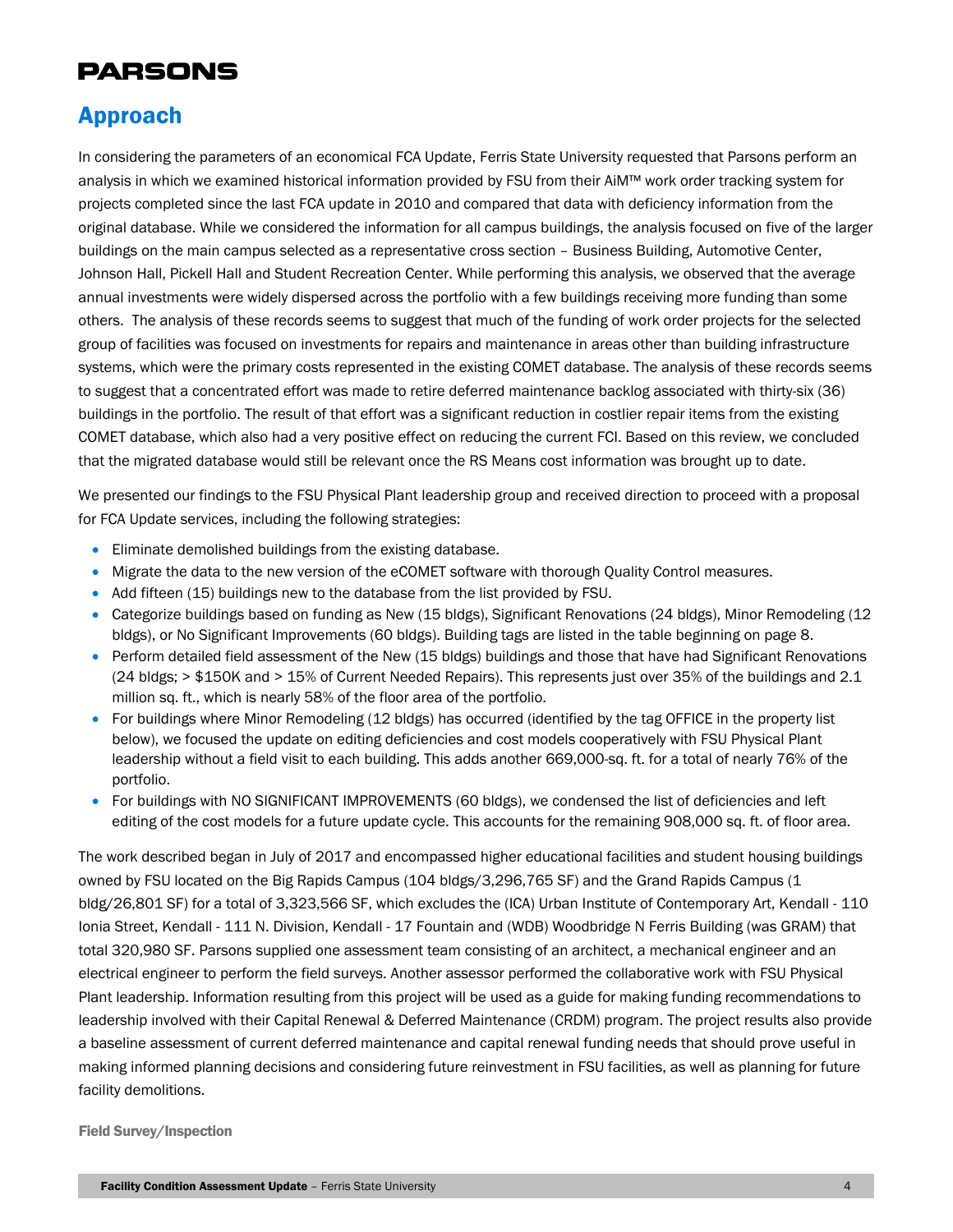Parsons conducted all field surveys included in the scope of work for the project in July 2017. The team visited the designated facilities to collect data, which was compiled in the field and then loaded to the main *e*COMET™ database. From this information, the assessors edited the cost models created using R.S. Means published methodologies and cost information. In addition, the assessors were able to confirm cost information for certain components and systems by using cost data taken from information provided by FSU or from similar regional Parsons projects under construction or recently completed. Parsons worked closely with the FSU Physical Plant leadership who made arrangements for escort for the assessors and often joined in the field survey tours.

The assessment teams reviewed drawings and other facility information, and interviewed FSU Physical Plant staff, to document non-visible and on-going component problems. The teams then conducted site visits to verify data already gathered as well as to record additional information found during the inspection. Based on visual observations and onsite discussions with facility representatives and staff, the assessors acquired a general understanding of the conditions of the building and site components. Parsons then developed a written description of each facility including an overview of the construction, building systems and general condition.

The team obtained information in this report through field observations, equipment inspection, review of available existing documentation, and interviews with FSU Physical Plant staff. Publications used as references for the anticipated service life of the building systems include the Building Owners and Managers Association International (BOMA) "Building Systems Useful Life" and the American Society of Heating Refrigeration and Air Conditioning Engineers (ASHRAE) Applications Handbook" as a reference for the service life of systems and equipment. In many instances, actual experience may indicate a longer service life for a particular system, but these are the best available recognized standards for the anticipated service life of capital assets typically found in higher education and support facilities.

The populated database includes cost models for each facility that generate a forecast of future capital funding required to address system renewal. The Parsons Certified Cost Estimator compared the costs models for different types of buildings against a selection of actual costs for recent FSU construction projects (see Appendix for more information on cost modeling). Applying an accurate replacement cost and an anticipated service life to each component enables the model to forecast the respective cost and year for renewal. The software also applies an escalation factor for work in future years. Together, this information resource becomes a strategic tool that allows facility managers to quickly identify and capture deferred maintenance and capital renewal items when composing their capital budget plans.

The FCA performed for FSU included a visual survey of the various facilities included in the scope of work. The result of the field survey is a catalog of current deficiencies with associated budget costs. The budget estimates were developed by the assessors using RS Means 2017 cost information embedded in the database with factors applied by the software to account for the additional cost of managing the implementation project (refer to the Appendix for more information on Additional Costs). Note that other costs are not included for project financing or downtime (i.e. lost revenue, operational inefficiency, etc.).

The Parsons Certified Cost Estimators prepared detailed line item estimates for the series of corrections defined in the database. The assessors used the combined experience of their respective consultant team to apply the available corrections to the deficient conditions observed in the field. They modified the line item costs provided by the Estimators to match the conditions associated with the individual deficiencies represented in the database. These estimates attempt to describe all costs reasonably associated with performing the prescribed work and typically include related costs for demolition, modifying piping and conduit to match a variety of possible equipment suppliers, removing and replacing other components (such as sprinkler heads) affected by the installation, and repairing finishes. In some cases, these estimates may exceed the replacement value for the respective system driving the condition index for that system over 100%. It is important to remember that the intent is to provide estimated costs as approximations for budgeting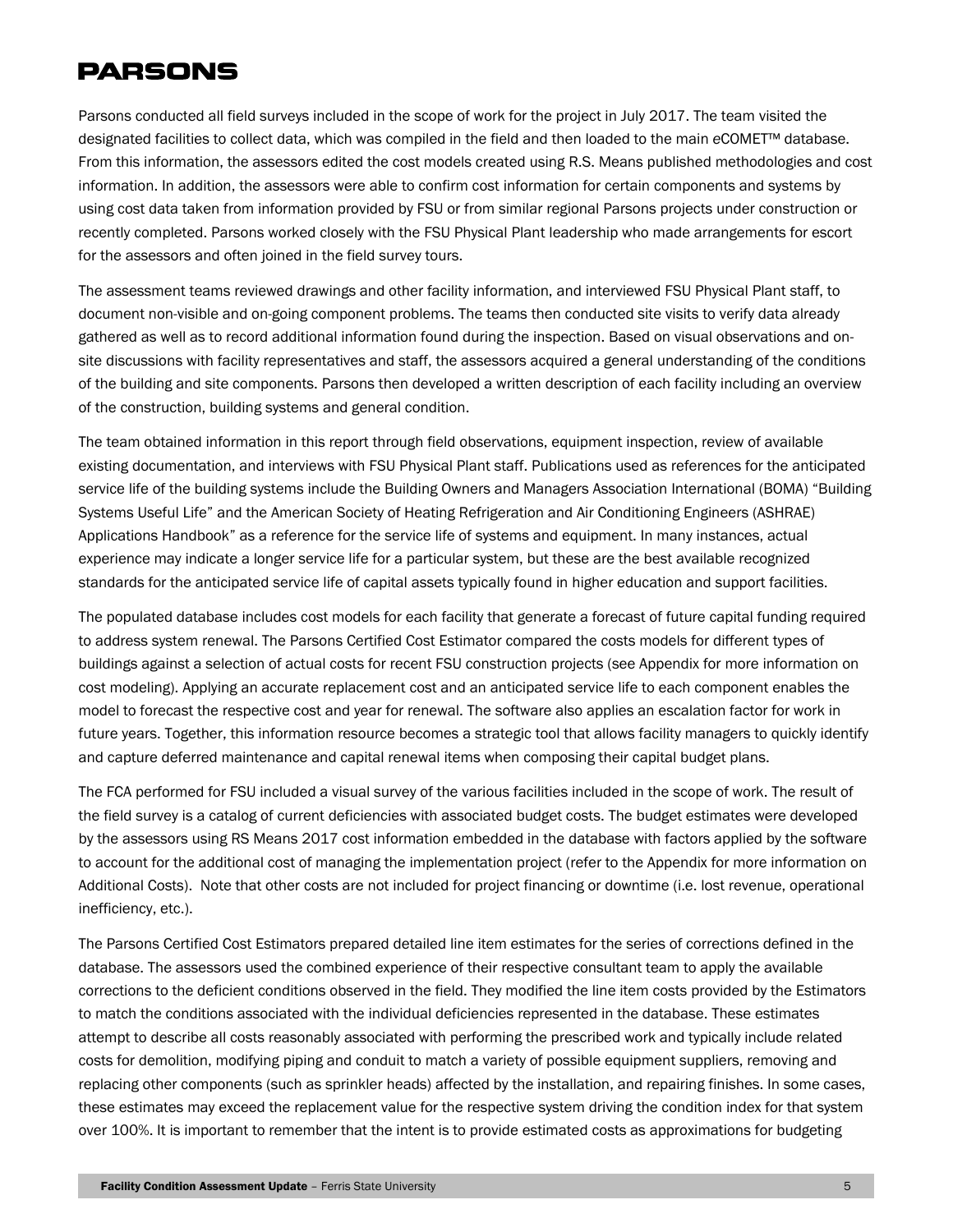purposes, only. Recognize that Parsons does not have control over the cost of labor or materials, nor over any contractors' methods of determining bids or prices. As a result, Parsons does not warrant that budgets will match the contractor or vendor's proposals.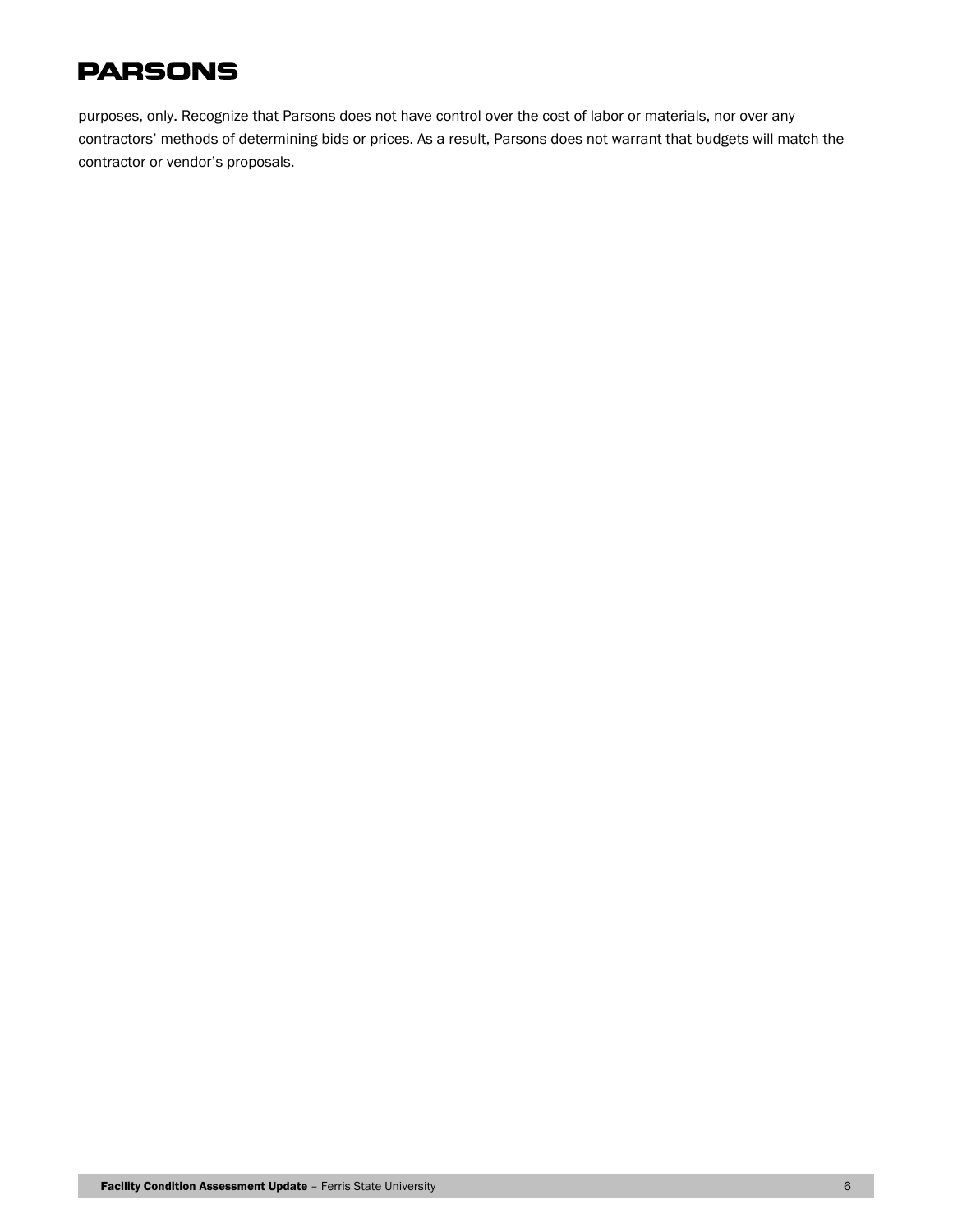### <span id="page-7-0"></span>Summary of Results

This section reports the results of the Facility Condition Assessment Update for FSU. The report is a planning tool to assist in making decisions needed to achieve short and long term facility goals. The intent of the data tables and exhibits is to objectively describe the findings and summarize the results of this study using assessment best practices and standards. The costs presented in the tables found in this section of the report use the Facility Condition Index (FCI) as a key to summarize the information for each of the buildings included in the project scope.

The Facility Condition Index (FCI) offers a relative scale on which to compare the facilities. It describes the physical condition of a building and its component systems against a cost model for a similar newly constructed building as if they were at the beginning of their service life. For each system in the cost model, the Condition Index (CI) measures the estimated cost of the current deficiencies and compares it to the projected Replacement Value for that system. The total cost of the repairs for all the systems is divided by the current Replacement Value resulting in the FCI. This approach can also be applied to a group of buildings forming a portfolio. The FCI calculation is shown in the following formula:

> Cost of Assessed Deficiencies Replacement Value  $FCI =$

For example, if the Replacement value of the systems for a particular building is \$10,000,000 and the cost of correcting its assessed deficiencies is \$1,000,000, the building's FCI is \$1,000,000  $\div$  \$10,000,000 = 0.10, or we might say the facility is 10 percent deficient. A higher FCI means the facilities are in poorer condition and in need of greater repair. This key indicator helps to identify the need for renewal or replacement of specific parts of the facility. The FCI is particularly useful when comparing similar facilities or campuses within the same portfolio.

| FCI % Range | <b>Recommended Action</b>          |
|-------------|------------------------------------|
| < 15%       | Good (Maintain Current Funding)    |
| 15 to 25%   | Fair (Functional & Repairable)     |
| >25%        | Poor (Needs Significant Attention) |
| >60%        | Suggests beyond useful life        |

Table 1 - Recommended Actions by FCI Range

The table at the left is provided to help interpret the results of this survey by establishing a relationship between FCI and the general building condition. The FCI% Ranges listed are derived from Parsons experience performing assessments of billions of square feet for clients across the country and are based on national standard guidelines

widely used as resources for interpreting FCI information. The recommended ranges presented in the table have been found by Parsons to be useful at the planning level in establishing budgets for work that is not well defined at the time of the estimates.

### <span id="page-7-1"></span>PRIORITY, CATEGORY AND DISTRESS

The approach to prioritizing deferred maintenance is based on a multi-year time scale to establish a relative sense of urgency for addressing deficient conditions. The selection of response time priority also allows for recommended corrections to deficient conditions that may be accomplished beyond the initial five years. The chart below displays the repair costs for each of the recommended priorities.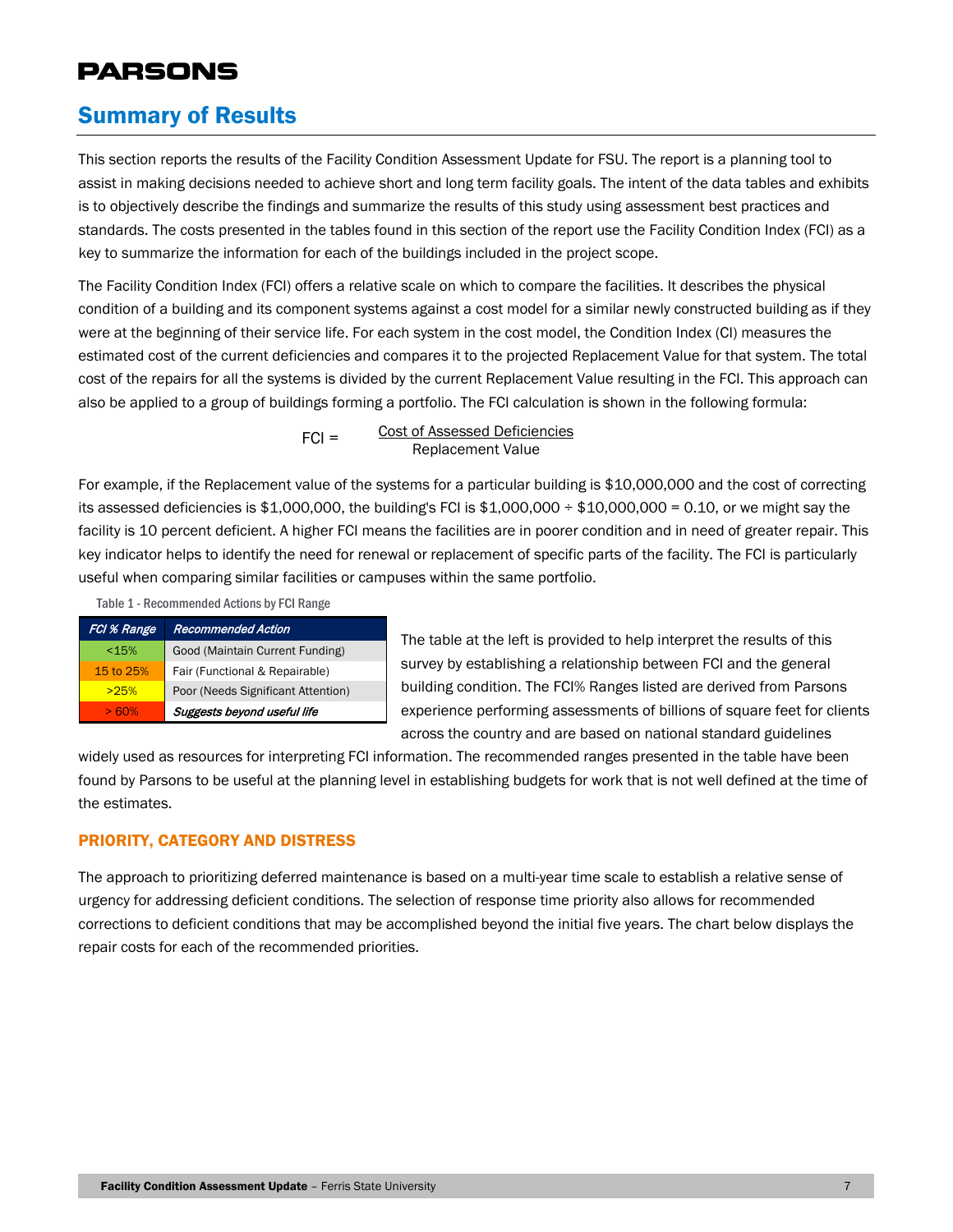

#### Figure 1 - Chart of Repair Costs by Response Time (Big Rapids, only)

### <span id="page-8-0"></span>FACILITY FCI BY BUILDING

The tables below present a summary of information by building and campus with a separate table describing the buildings that have been demolished and eliminated from the portfolio since the last update in 2010. The facilities in the FSU portfolio have been in service anywhere from less than 1 year to nearly 110 years. The newer facilities have few immediate needs for repair or reinvestment. The older facilities have aged components that are beyond their service life, obsolete or no longer efficient. FSU performs scheduled maintenance and undertakes reconstruction projects to replace or repair components at the facilities. Many of the facilities have received at least partial reconstruction since they were initially put into service. Note that the last column provides a tag that indicates how the data update was handled for that building. Those with the tag NEW or FCA were assessed as if they were new to the database, while the OFFICE tag indicates our assessors used input from Physical Plant staff to update the information and the information for those listed as NSI was copied over from the previous database with updates to the cost and model information, only.

Table 2 – Big Rapids Facilities FCI by Building (Big Rapids, only)

| <b>BIG RAPIDS FACILITIES</b>    | <b>GROSS AREA</b> | <b>YEAR</b><br><b>BUILT/</b><br><b>IMPROVED</b> | <b>REPLACEMENT</b><br><b>COST PER SF</b> | <b>REPAIR COST</b> | <b>REPLACEMENT</b><br><b>VALUE</b> | <b>CURRENT</b><br>FCI% | 2010<br>FCI% | <b>ASMT</b><br><b>METHOD</b> |
|---------------------------------|-------------------|-------------------------------------------------|------------------------------------------|--------------------|------------------------------------|------------------------|--------------|------------------------------|
| (ALU) Alumni Building           | 34.600            | 1929                                            | \$282.04                                 | \$5,668,151        | \$9,758,584                        | 58.1%                  | 38.0%        | <b>OFFICE</b>                |
| (ASC) Arts/Sciences Commons     | 79,259            | 1996                                            | \$277.96                                 | \$5,385,300        | \$22,030,831                       | 24.4%                  | 5.7%         | <b>FCA</b>                   |
| (ATB) Athletic Trainer Building | 756               | 2016                                            | \$268.75                                 | \$1,208            | \$203,175                          | 0.6%                   | N/A          | <b>NEW</b>                   |
| (AUT) Automotive Center         | 77.000            | 1956/1988                                       | \$259.53                                 | \$6,235,765        | \$19,983,810                       | 31.2%                  | 48.4%        | <b>OFFICE</b>                |
| (BHC) Health Center             | 18,400            | 1959/1967                                       | \$252.99                                 | \$3,933,229        | \$4,655,016                        | 84.5%                  | 80.5%        | <b>NSI</b>                   |
| (BIS) Bishop Hall               | 50.900            | 1968/1987                                       | \$290.93                                 | \$5.044.526        | \$14,808,337                       | 34.1%                  | 36.1%        | <b>NSI</b>                   |
| (BIT) Bituminous Lab            | 1,702             | 1965/1987                                       | \$217.64                                 | \$334,807          | \$370,424                          | 90.4%                  | 28.5%        | <b>FCA</b>                   |
| (BON) Bond Hall                 | 90,500            | 1966                                            | \$296.79                                 | \$7,735,040        | \$26,859,495                       | 28.8%                  | 36.3%        | <b>NSI</b>                   |
| (BRN) Barn - behind McKessy     | 2,000             | 1989                                            | \$142.68                                 | \$99,256           | \$285,360                          | 34.8%                  | 51.9%        | <b>NSI</b>                   |
| (BRO) Brophy Hall               | 47,000            | 1962                                            | \$296.60                                 | \$4,504,005        | \$13,940,200                       | 32.3%                  | 58.1%        | <b>OFFICE</b>                |
| (BUS) Business Building         | 90,600            | 1970                                            | \$286.95                                 | \$9,285,341        | \$25,997,670                       | 35.7%                  | 17.8%        | <b>FCA</b>                   |
| (CAC) Creative Arts Center      | 7,200             | 1965                                            | \$223.40                                 | \$1,171,074        | \$1,608,480                        | 72.8%                  | 77.2%        | <b>NSI</b>                   |
| (CAR) Carillon Tower            | 100               | 1968                                            | \$2,061.26                               | \$8,644            | \$206,126                          | 4.2%                   | 1.1%         | <b>NSI</b>                   |
| (CCE) Copy Center               | 2,070             | 2006                                            | \$174.41                                 | \$51,109           | \$361,030                          | 14.2%                  | $0.0\%$      | <b>NSI</b>                   |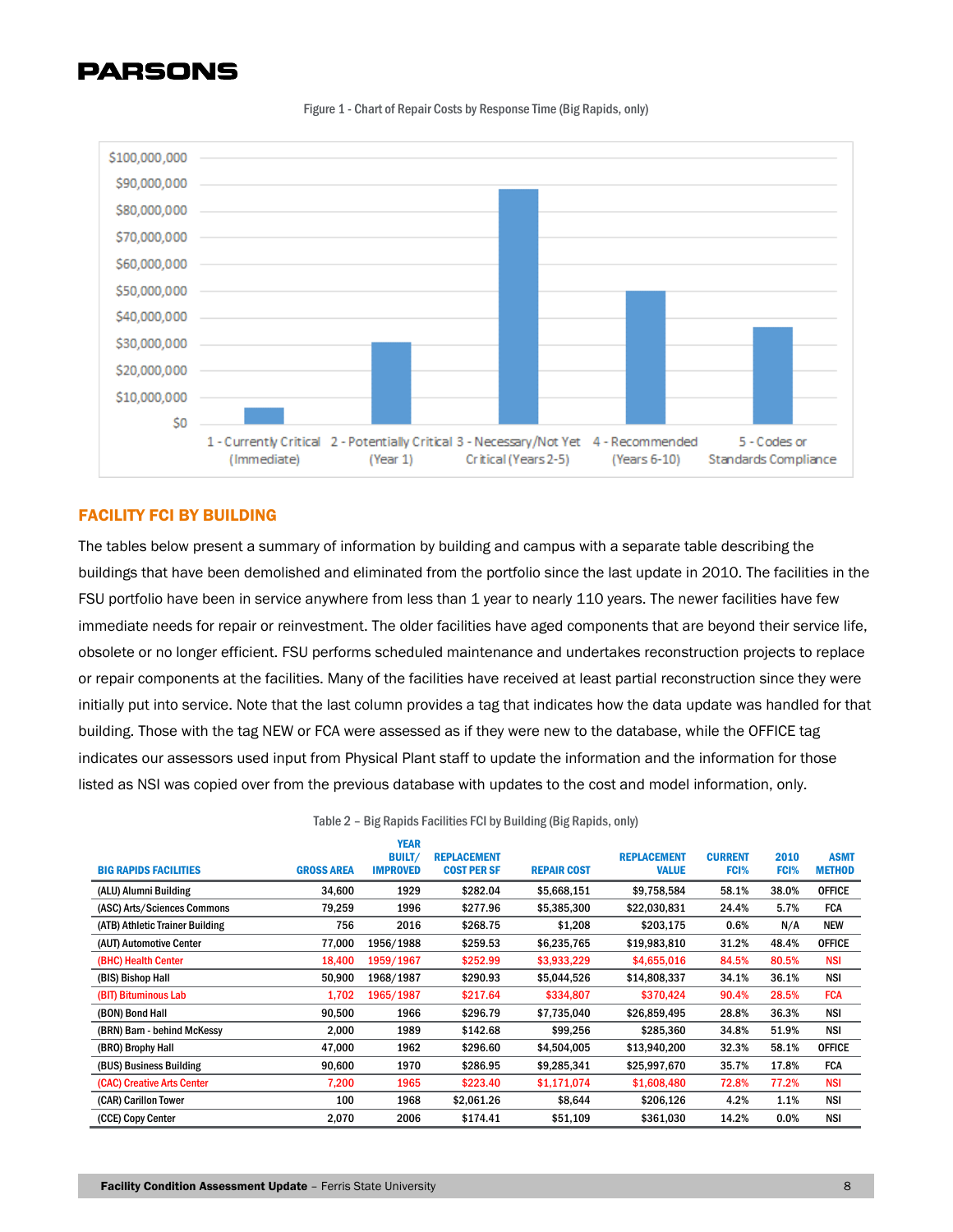|                                                        |                   | <b>YEAR</b>                      |                                          |                    |                                    |                        |              |                              |
|--------------------------------------------------------|-------------------|----------------------------------|------------------------------------------|--------------------|------------------------------------|------------------------|--------------|------------------------------|
| <b>BIG RAPIDS FACILITIES</b>                           | <b>GROSS AREA</b> | <b>BUILT/</b><br><b>IMPROVED</b> | <b>REPLACEMENT</b><br><b>COST PER SF</b> | <b>REPAIR COST</b> | <b>REPLACEMENT</b><br><b>VALUE</b> | <b>CURRENT</b><br>FCI% | 2010<br>FCI% | <b>ASMT</b><br><b>METHOD</b> |
| (CLK) Clark Hall                                       | 41,500            | 1960                             | \$296.59                                 | \$6,699,805        | \$12,308,485                       | 54.4%                  | 56.7%        | <b>NSI</b>                   |
| (CPD) Corporate and Professional Dev                   |                   |                                  |                                          |                    |                                    |                        |              |                              |
| Center                                                 | 16,836            | 1985/1987                        | \$276.33                                 | \$1,147,740        | \$4,652,293                        | 24.7%                  | 20.8%        | <b>NSI</b>                   |
| (CRA) Cramer Hall                                      | 91,700            | 1969                             | \$268.25                                 | \$8,973,971        | \$24,598,525                       | 36.5%                  | 23.8%        | <b>FCA</b>                   |
| (CSS) Timme Center for Student<br><b>Services</b>      | 59,179            | 1967/2002                        | \$293.75                                 | \$1,174,439        | \$17,383,830                       | 6.7%                   | 0.7%         | <b>FCA</b>                   |
| (FLT) Flite Library                                    | 173,484           | 2001                             | \$316.26                                 | \$3,843,413        | \$54,866,050                       | 7.0%                   | 1.6%         | <b>FCA</b>                   |
| (GEN) General Services Building                        | 28,571            | 1984/2005                        | \$247.35                                 | \$2,711,773        | \$7,067,146                        | 38.4%                  | 27.2%        | <b>FCA</b>                   |
| (GMB) Grounds Maintenance                              | 7,232             | 1979/2006                        | \$173.77                                 | \$44,686           | \$1,256,711                        | 3.6%                   | 20.4%        | <b>NSI</b>                   |
| (GRN) Granger Center for Construction<br>and HVACR     | 75,298            | 1962/2003                        | \$387.52                                 | \$601,530          | \$29,179,482                       | 2.1%                   | 0.2%         | NSI                          |
| (GSA) General Services Annex                           | 15,282            | 2005                             | \$215.56                                 | \$414,896          | \$3,294,188                        | 12.6%                  | 0.0%         | <b>NSI</b>                   |
| (HAL) Hallisy Hall                                     | 44,700            | 1958                             | \$299.87                                 | \$5,497,867        | \$13,404,270                       | 41.0%                  | 37.6%        | <b>NSI</b>                   |
| (HEC) Heavy Equipment Center                           | 52,000            | 1987                             | \$226.91                                 | \$3,454,789        | \$11,799,320                       | 29.3%                  | 28.6%        | <b>FCA</b>                   |
| (HEN) Henderson Hall                                   | 44,900            | 1965                             | \$229.45                                 | \$3,581,836        | \$10,302,305                       | 34.7%                  | 32.5%        | NSI                          |
| (ICE) Ice Arena - part of SPO                          | 69,460            | 1974/1999                        | \$292.22                                 | \$2,363,094        | \$20,297,602                       | 11.6%                  | 16.8%        | <b>FCA</b>                   |
| (ICT) Inst. for Construction Education<br>and Training | 6,950             | 1966                             | \$269.35                                 | \$344,016          | \$1,871,975                        | 18.4%                  | N/A          | <b>NEW</b>                   |
| (IRC) Instructional Resource Center                    | 61,425            | 1969/2008                        | \$280.23                                 | \$1,541,845        | \$17,213,136                       | 8.9%                   | 7.9%         | OFFICE                       |
| (JOH) Johnson Hall                                     | 33,600            | 1959/1980                        | \$280.23                                 | \$5,142,671        | \$9,415,728                        | 54.6%                  | 59.4%        | NSI                          |
| (KAM) Katke Maintenance Facility                       | 3,200             | 1974                             | \$168.73                                 | \$218,693          | \$539,936                          | 40.5%                  | 26.1%        | <b>NSI</b>                   |
| (KAS) Katke Storage Facility                           | 2,800             | 1984/2013                        | \$148.22                                 | \$78,016           | \$415,016                          | 18.8%                  | 33.5%        | <b>NSI</b>                   |
| (KAT) Katke Golf Course                                | 5,700             | 2000                             | \$355.52                                 | \$599,671          | \$2,026,464                        | 29.6%                  | 0.0%         | <b>NSI</b>                   |
| (KNO) Knollcrest Commons                               | 11,094            | 1961                             | \$291.01                                 | \$1,046,876        | \$3,228,464                        | 32.4%                  | 45.6%        | <b>FCA</b>                   |
| (MCK) McKessy House                                    | 2,800             | 1940/1997                        | \$264.73                                 | \$205,679          | \$741,244                          | 27.8%                  | 45.6%        | <b>NSI</b>                   |
| (MCN) McNerney Hall                                    | 47,000            | 1962                             | \$298.30                                 | \$3,157,319        | \$14,020,100                       | 22.5%                  | 50.9%        | <b>OFFICE</b>                |
| (MCO) Michigan College of Optometry                    | 86,104            | 2010                             | \$284.02                                 | \$106,621          | \$24,455,259                       | 0.4%                   | N/A          | <b>FCA</b>                   |
| (MGS) E Campus Suites - Maple Grove                    |                   |                                  |                                          |                    |                                    |                        |              |                              |
| Suites (24)                                            | 36,000            | 2011                             | \$263.98                                 | \$132,246          | \$9,503,280                        | 1.4%                   | $0.0\%$      | <b>NSI</b>                   |
| (MIL) Miller Hall                                      | 47,382            | 1963                             | \$296.59                                 | \$6,218,083        | \$14,053,028                       | 44.3%                  | 35.6%        | <b>NSI</b>                   |
| (MUS) Music Activities Center                          | 10,000            | 1962                             | \$350.15                                 | \$690,233          | \$3,501,500                        | 19.7%                  | 33.8%        | <b>FCA</b>                   |
| (NEC) National Elastomer Center                        | 43,392            | 1987/1999                        | \$255.27                                 | \$1,856,395        | \$11,076,673                       | 16.7%                  | 12.3%        | <b>NSI</b>                   |
| (NHB) North Hall Building                              | 124,019           | 2017                             | \$286.62                                 | \$0                | \$35,546,326                       | 0.0%                   | N/A          | <b>NEW</b>                   |
| (NST) North Storage Facility (Kirby)                   | 10,711            | 1956                             | \$268.05                                 | \$1,432,106        | \$2,871,082                        | 49.9%                  | 47.3%        | <b>NSI</b>                   |
| (OVS) E Campus Suites - Oak View<br>Suites (24)        | 36,000            | 2011                             | \$263.98                                 | \$132,246          | \$9,503,280                        | 1.4%                   | 0.0%         | <b>NSI</b>                   |
| (PHR) Pharmacy Building                                | 62,200            | 1972                             | \$305.73                                 | \$9,853,008        | \$19,016,406                       | 51.8%                  | 26.6%        | <b>FCA</b>                   |
| (PIC) Pickell Hall                                     | 50,400            | 1964                             | \$271.64                                 | \$4,534,464        | \$13,690,656                       | 33.1%                  | 31.2%        | <b>FCA</b>                   |
| (POW) Power Plant - Campus                             | 19.900            | 1955/1988                        | \$381.00                                 | \$2,418,300        | \$7,581,900                        | 31.9%                  | 13.4%        | <b>FCA</b>                   |
| (PRK) Prakken Building                                 | 42,100            | 1952                             | \$292.17                                 | \$4,547,035        | \$12,300,357                       | 36.9%                  | 41.7%        | <b>FCA</b>                   |
| (PUT) Puterbaugh Hall                                  | 46,400            | 1965                             | \$296.60                                 | \$2,191,216        | \$13,762,240                       | 15.9%                  | 35.5%        | <b>NSI</b>                   |
| (PVS) E Campus Suites - Pine Valley<br>Suites (24)     | 36,000            | 2011                             | \$263.98                                 | \$174,982          | \$9,503,280                        | 1.8%                   | $0.0\%$      | <b>NSI</b>                   |
| (RQT) Racquet Facility and Fitness<br>Center           | 50,884            | 1980/01                          | \$217.92                                 | \$1,460,772        | \$11,088,640                       | 13.2%                  | 14.6%        | FCA                          |
| (SBF) Softball Facility and Pressbox                   | 1,008             | 2001                             | \$266.73                                 | \$14,534           | \$268,863                          | 5.4%                   | N/A          | <b>NEW</b>                   |
| (SCC) Science Chiller Complex                          | 3,200             | 2010                             | \$1,103.82                               | \$112,750          | \$3,532,224                        | 3.2%                   | N/A          | <b>NEW</b>                   |
| (SCI) Science Building                                 | 109,148           | 1955/1999                        | \$281.75                                 | \$5,482,002        | \$30,752,451                       | 17.8%                  | 19.7%        | FCA                          |
| (SCO) South Commons - The Rock Cafe                    | 34,020            | 1965/2009                        | \$382.07                                 | \$293,004          | \$12,998,020                       | 2.3%                   | 7.6%         | <b>FCA</b>                   |
| (SPL) Southwest Power Plant                            | 2,200             | 1964                             | \$214.05                                 | \$195,396          | \$470,910                          | 41.5%                  | 8.9%         | NSI                          |
| (SPO) Sports Complex - Ewigleben                       | 76,600            | 1974/1999                        | \$400.23                                 | \$5,630,393        | \$30,657,618                       | 18.4%                  | 6.9%         | <b>FCA</b>                   |
| (SRC) Student Recreation Center                        | 116,051           | 1962/1999                        | \$431.96                                 | \$8,771,889        | \$50,129,389                       | 17.5%                  | 15.3%        | FCA                          |
| (SST) South Storage                                    | 1,400             | 1965                             | \$223.85                                 | \$19,584           | \$313,390                          | 6.3%                   | N/A          | NEW                          |
| (STR) Starr Educational Center                         | 86,400            | 1962/96                          | \$353.64                                 | \$8,905,242        | \$39,679,863                       | 22.4%                  | 21.1%        | <b>FCA</b>                   |
| (SWC) Southwest Commons                                | 19,500            | 1965/1986                        | \$386.29                                 | \$3,463,871        | \$7,532,655                        | 45.9%                  | 64.6%        | OFFICE                       |
| (SWN) Swan Technical Arts Bldg                         | 133,680           | 1966/2004                        | \$283.85                                 | \$11,704,501       | \$37,945,067                       | 30.8%                  | 40.7%        | NEW                          |
| (TTF) Top Taggart Field and Wheeler                    |                   |                                  |                                          |                    |                                    |                        |              |                              |
| Pavilion                                               | 10,593            | 2001                             | \$336.47                                 | \$118,911          | \$3,564,228                        | 3.3%                   | 8.6%         | <b>FCA</b>                   |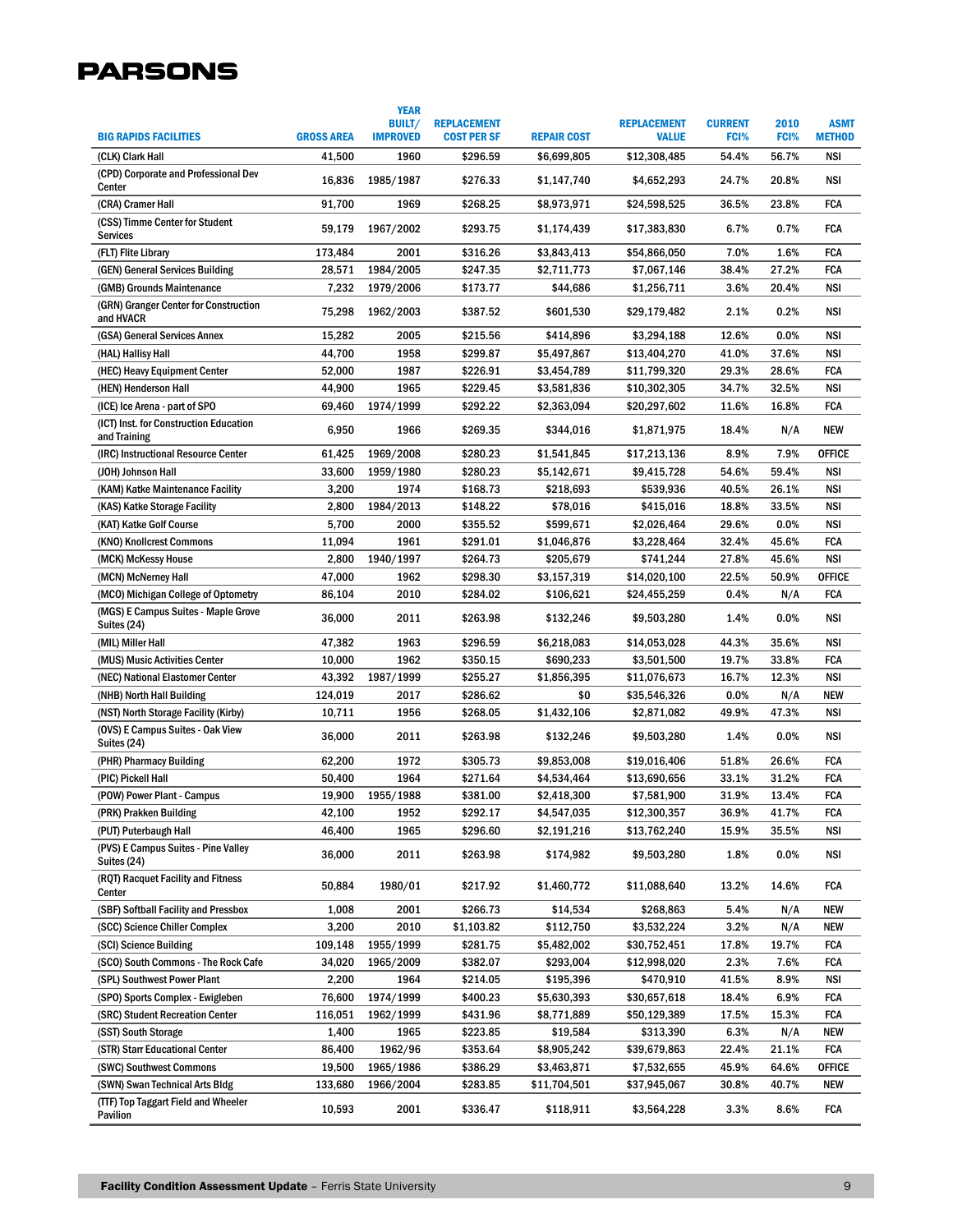| <b>BIG RAPIDS FACILITIES</b>                             | <b>GROSS AREA</b> | <b>YEAR</b><br><b>BUILT/</b><br><b>IMPROVED</b> | <b>REPLACEMENT</b><br><b>COST PER SF</b> | <b>REPAIR COST</b> | <b>REPLACEMENT</b><br><b>VALUE</b> | <b>CURRENT</b><br>FCI% | 2010<br>FCI% | <b>ASMT</b><br><b>METHOD</b> |
|----------------------------------------------------------|-------------------|-------------------------------------------------|------------------------------------------|--------------------|------------------------------------|------------------------|--------------|------------------------------|
| (UCB) University Center                                  | 142.779           | 2015                                            | \$322.28                                 | \$39.653           | \$46,014,819                       | 0.1%                   | $0.0\%$      | <b>NEW</b>                   |
| (VAN) Vandercook Hall                                    | 41,500            | 1957/1998                                       | \$296.60                                 | \$5,258,668        | \$12,308,900                       | 42.7%                  | 46.3%        | <b>OFFICE</b>                |
| (VFS) VFS Allied Health Building                         | 67,400            | 1979                                            | \$298.76                                 | \$8,720,180        | \$20,136,424                       | 43.3%                  | 15.5%        | <b>NSI</b>                   |
| (WAR) Ward Hall                                          | 41,320            | 1963                                            | \$296.60                                 | \$3,724,629        | \$12,255,513                       | 30.4%                  | 48.2%        | <b>OFFICE</b>                |
| (WCA) Cardinal Court                                     | 81,227            | 1993                                            | \$237.68                                 | \$1,857,128        | \$19,305,671                       | 9.6%                   | 53.9%        | <b>OFFICE</b>                |
| (WCA) Finch Court                                        | 82,510            | 1995                                            | \$240.27                                 | \$1,408,841        | \$19,824,668                       | 7.1%                   | 53.9%        | <b>OFFICE</b>                |
| (WCA) Robin Court                                        | 97,854            | 1994                                            | \$201.00                                 | \$2,165,066        | \$23,511,368                       | 9.2%                   | 53.9%        | <b>OFFICE</b>                |
| (WCC) West Campus Community<br>Center                    | 5,785             | 1996                                            | \$214.32                                 | \$297,774          | \$1,239,842                        | 24.0%                  | 32.8%        | <b>NSI</b>                   |
| (WCO) West Commons                                       | 19,800            | 1968/2002                                       | \$315.99                                 | \$1,698,886        | \$6,256,602                        | 27.2%                  | 49.9%        | <b>FCA</b>                   |
| (WES) West Building                                      | 23,700            | 1952/1985                                       | \$265.74                                 | \$4,581,322        | \$6,298,038                        | 72.7%                  | 77.1%        | <b>FCA</b>                   |
| (WST) West Storage DPS                                   | 800               | 1990                                            | \$145.40                                 | \$5,680            | \$116,320                          | 4.9%                   | N/A          | <b>NEW</b>                   |
| <b>Total Current and Forecast Period</b><br><b>Needs</b> | 3.296.765         | N/A                                             | N/A                                      | \$212,519,691      | \$983,517,558                      | 21.6%                  | 25.3%        | N/A                          |

Some things to consider when reviewing the table above that presents the updated FCA data versus that in the 2010 dataset include the following:

- The eighteen (18) buildings listed in Table 4 (below) have been demolished (or planned to be razed in the near future) since the last FCA update in 2010. The buildings were in very bad condition and contributed a long list of costly repair items to the deferred maintenance backlog. Removing them from the portfolio had a profound effect on the resulting FCI.
- A concentrated effort was made to retire deferred maintenance backlog associated with thirty-six (36) buildings in the portfolio as identified by records provided from the AiM work order management system. The result of that effort was a significant reduction in costlier repair items from the portfolio, which also had a very positive effect on reducing the current FCI.
- Parsons estimators identified some of the cost model profiles as not properly representing the likely replacement value of the FSU facilities. The updates that were made to the affected buildings typically increased the replacement value, which reduced the resulting FCI for those buildings.

The facilities listed in the table below are all located on the Grand Rapids Campus. Only one building, (T25) Tower 25, was included in the assessment. The others were considered as not in scope and excluded from this update. The information available in the database for those buildings is provided for reference.

| <b>GRAND RAPIDS FACILITIES</b>                                            | <b>AREA (SF)</b> | <b>YEAR</b><br><b>BUILT/</b><br><b>IMPROVED</b> | <b>COST PER</b><br>SF | <b>REPAIR COST</b> | <b>REPLACEMENT</b><br><b>VALUE</b> | <b>CURRENT</b><br>FCI% | 2010<br>FCI% | <b>ASMT</b><br><b>METHOD</b> |
|---------------------------------------------------------------------------|------------------|-------------------------------------------------|-----------------------|--------------------|------------------------------------|------------------------|--------------|------------------------------|
| (ICA) Urban Institute of Contemporary Art                                 | 45.000           | 2010                                            | N/A                   | N/A                | N/A                                | N/A                    | N/A          | NIC                          |
| Kendall - 17 Fountain                                                     | 10.396           | 1998                                            | N/A                   | N/A                | N/A                                | N/A                    | 0.5%         | <b>NIC</b>                   |
| Kendall - 110 Ionia Street                                                | 104.914          | 1950                                            | N/A                   | N/A                | N/A                                | N/A                    | 24.4%        | <b>NIC</b>                   |
| Kendall - 111 N. Division                                                 | 85.670           | 1950                                            | N/A                   | N/A                | N/A                                | N/A                    | 25.9%        | <b>NIC</b>                   |
| (T25) Tower 25 - Pharmacy                                                 | 26.801           | 2011                                            | \$137.82              | \$6,041            | \$3,693,714                        | 0.2%                   | N/A          | <b>NEW</b>                   |
| (WDB) Woodbridge N Ferris Building (was<br><b>GRAM/Federal Building</b> ) | 75.000           | 1908                                            | N/A                   | N/A                | N/A                                | N/A                    | 32.1%        | <b>NIC</b>                   |
| <b>Total Current and Forecast Period Needs</b>                            | 347.781          | N/A                                             | N/A                   | \$6,041            | \$3,693,714                        | 0.2%                   | 27.3%        |                              |

Table 3 – Grand Rapids Facilities FCI by Building

The facilities listed in the table below have been demolished and eliminated from the portfolio since the last update in 2010. This information is provided for reference.

#### Table 4- Demolished or Closed Facilities

| <b>DEMOLISHED FACILITIES</b> | <b>AREA (SF)</b> | <b>YEAR</b><br><b>BUILT/</b><br><b>IMPROVED</b> | YEAR<br><b>DEMOLISHED</b> | <b>COST PER</b> | <b>REPAIR COST</b> | <b>REPLACEMENT</b><br><b>VALUE</b> | <b>2010 FCI%</b> |
|------------------------------|------------------|-------------------------------------------------|---------------------------|-----------------|--------------------|------------------------------------|------------------|
| <b>Carlisle Hall</b>         | 47.200           | 1957                                            | 2013                      | \$187.85        | \$3.794.358        | \$8.866.520                        | 42.79%           |
| East Campus Apts A-G         | 72,600           | 1955                                            | 2009                      | \$236.96        | \$1.624.303        | \$17.202.948                       | 9.44%            |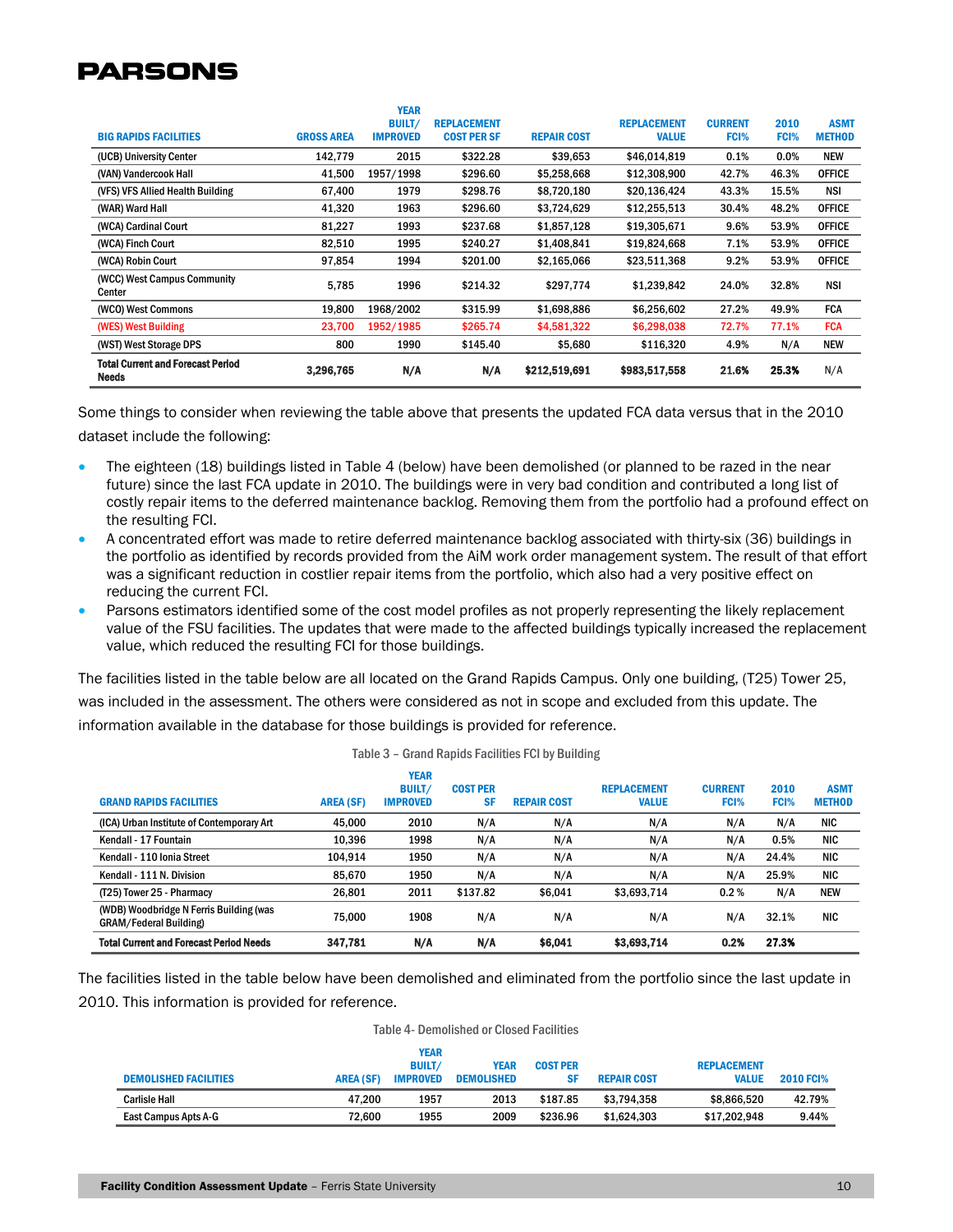| <b>Merrill Hall</b><br><b>Merrill/Travis Commons</b> | 51.700<br>10,720 | 1961<br>1961                                    | TBD<br>TBD                       | \$181.49<br>\$197.19         | \$2,696,319<br>\$986.776 | \$9,383,033<br>\$2,113,877         | 28.74%<br>46.68% |
|------------------------------------------------------|------------------|-------------------------------------------------|----------------------------------|------------------------------|--------------------------|------------------------------------|------------------|
| (TRV) Travis Hall                                    | 51.700           | 1961                                            | TBD                              | \$296.60                     | \$3,053,893              | \$15,334,220                       | 37.35%           |
| <b>South Campus Apartments</b>                       | 53.200           | 1958                                            | 2016                             | \$135.83                     | \$4,481,636              | \$7,226,264                        | 62.02%           |
| <b>Pennock Hall</b>                                  | 50.900           | 1968                                            | 2011                             | \$277.47                     | \$6,667,645              | \$14,123,223                       | 47.21%           |
| <b>Masselink Hall</b>                                | 104.700          | 1955                                            | 2013                             | \$211.33                     | \$9,408,604              | \$22,126,251                       | 42.52%           |
| East Campus Apts H&K<br><b>Helen Ferris Hall</b>     | 44.300           | 1955<br>1956                                    | 2016<br>2015                     | \$178.95                     | \$3,649,210              | \$7,927,485                        | 46.03%           |
| <b>DEMOLISHED FACILITIES</b>                         | <b>AREA (SF)</b> | <b>YEAR</b><br><b>BUILT/</b><br><b>IMPROVED</b> | <b>YEAR</b><br><b>DEMOLISHED</b> | <b>COST PER</b><br><b>SF</b> | <b>REPAIR COST</b>       | <b>REPLACEMENT</b><br><b>VALUE</b> | <b>2010 FCI%</b> |

#### REPAIR COST BY UNIFORMAT SYSTEM

The summary data presented in *Figure 2* provides a breakdown of current deferred maintenance by Uniformat system. Please refer to the Appendix for more information on how these values were determined.

Figure 2 - Repair Costs by Uniformat System (Big Rapids, only)

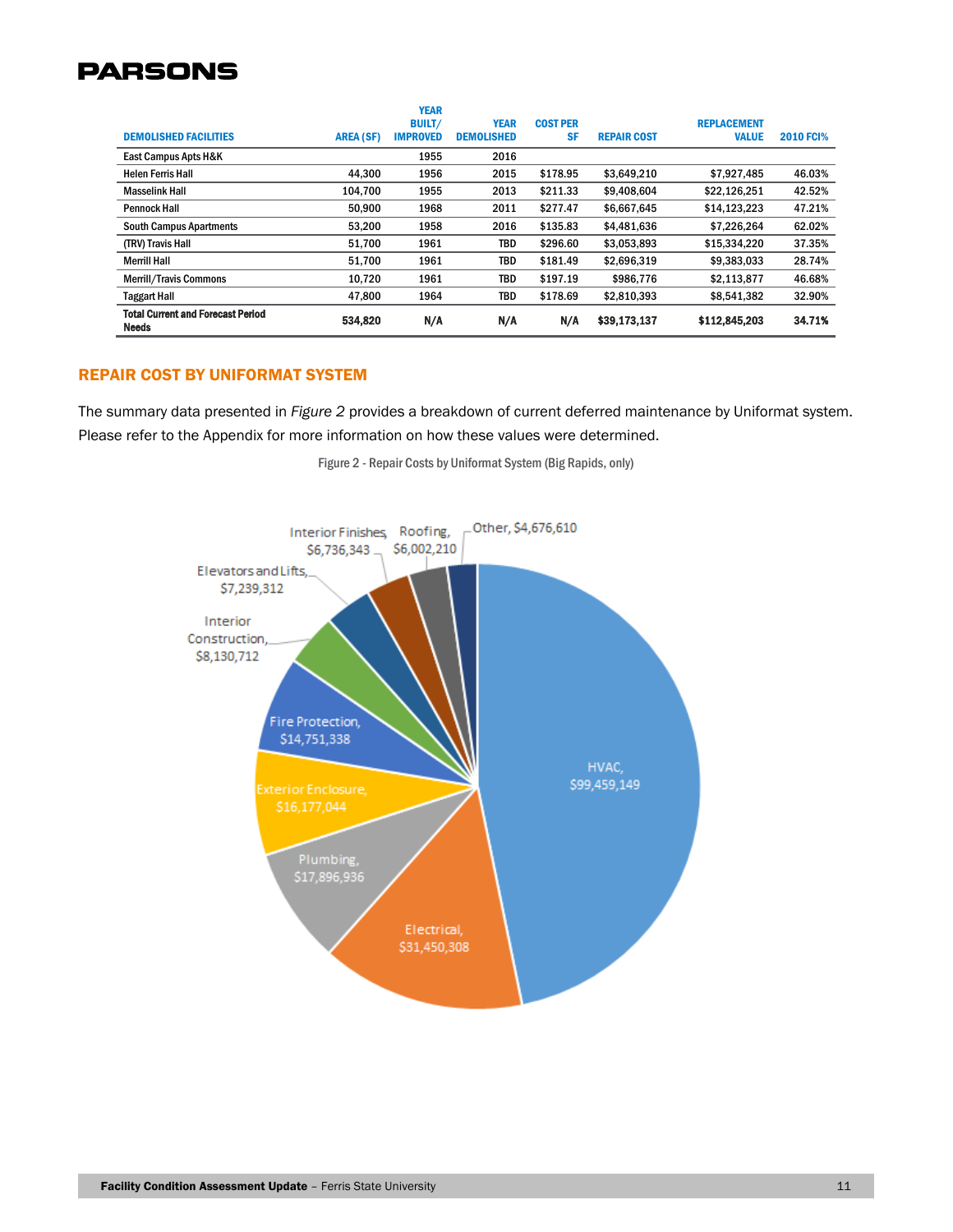### <span id="page-12-0"></span>2018-2027 Capital Funding Scenarios

The overall FCI of the facilities on the Big Rapids campus is 21.61%, which indicates they are in fair condition both functional and repairable, and implies that FSU should be actively repairing and maintaining systems at these facilities per the Recommended Action table (see Table 1 on page 7). It is important to note that thirty-six (36) of the facilities in the portfolio have an FCI greater than 25%, which indicates that those facilities are in poor condition and in need of significant attention. Of those, four (4) facilities have an FCI greater than 60%, which suggests these facilities may be beyond their useful life.

Referring to the facility assessment summary, the total Current Period (2018-2019) and Forecast Period (2020-2027) funding needs are about \$413,210,974. This amount represents the total current deferred maintenance and the amount forecast to accumlate over the 10-year capital planning period. In the analyses shown below, Parsons used the facility condition data developed during the FSU assessment to produce four funding scenarios:

- Scenario 1: The red line and associated bars demonstrate required capital renewal funding over the next 10 years. Under this scenario, FSU would apply no funding toward reducing the current deferred maintenance and forecasted system renewal needs. This scenario results in a significant rise in the FCI from 21.61% to 42.01%, a level at which the overall portfolio of buildings would be consider as in poor condition and should be considered for major renovation.
- Scenario 2: Invest at a rate sufficient to match the total Current Period (2018-2019) and Forecast Period (2020- 2027) annual funding needs, thereby maintaining the current FCI of 21.61%. The capital reinvestment in this scenario amounts to \$200,691,283, which is nearly 50% of the needs estimate for the period 2018-2027. In this scenario, the proposed annual investment is intended only to keep pace with forecast future funding requirements resulting in the FCI beginning and ending the period at the same value. In this scenario, the proposed annual investment exceeds the sustainable funding range.
- Scenario 3: Increase funding to offset the recurring system renewal costs plus reducing existing deferred maintenance to improve the FSU facilities' condition from an FCI of 21.61% to an FCI of 15%, a level level that is considered to be in good condition. The capital reinvestment in this scenario amounts to \$265,683,340, which is nearly 65% of the needs estimate for the period 2018-2027. In this scenario, the proposed annual investment is within the sustainable funding range.
- Scenario 4: Increase funding to offset the recurring system renewal costs plus eliminating existing deferred maintenance to improve the FSU facilities' condition from an FCI of 21.61% to an FCI of 0%, a level considered to be excellent (like new) condition. The dark line tracks the annual FCI over the funding cycle. The capital reinvestment in this scenario amounts to \$414,210,974, or 100% of the needs estimate for the period 2018- 2027. In this scenario, the proposed annual investment exceeds the sustainable funding range.

The charts that follow combine the funding needed for repairs with the predicted capital renewal requirements. The annual funding requirements (bars) are read from the left axis and FCI% (colored lines) from the right axis. The table below each of the chart shows the actual values for proposed annual capital funding requirements. The charts illustrate the 10-year total funding requirements for the FSU facilities for the six different scenarios.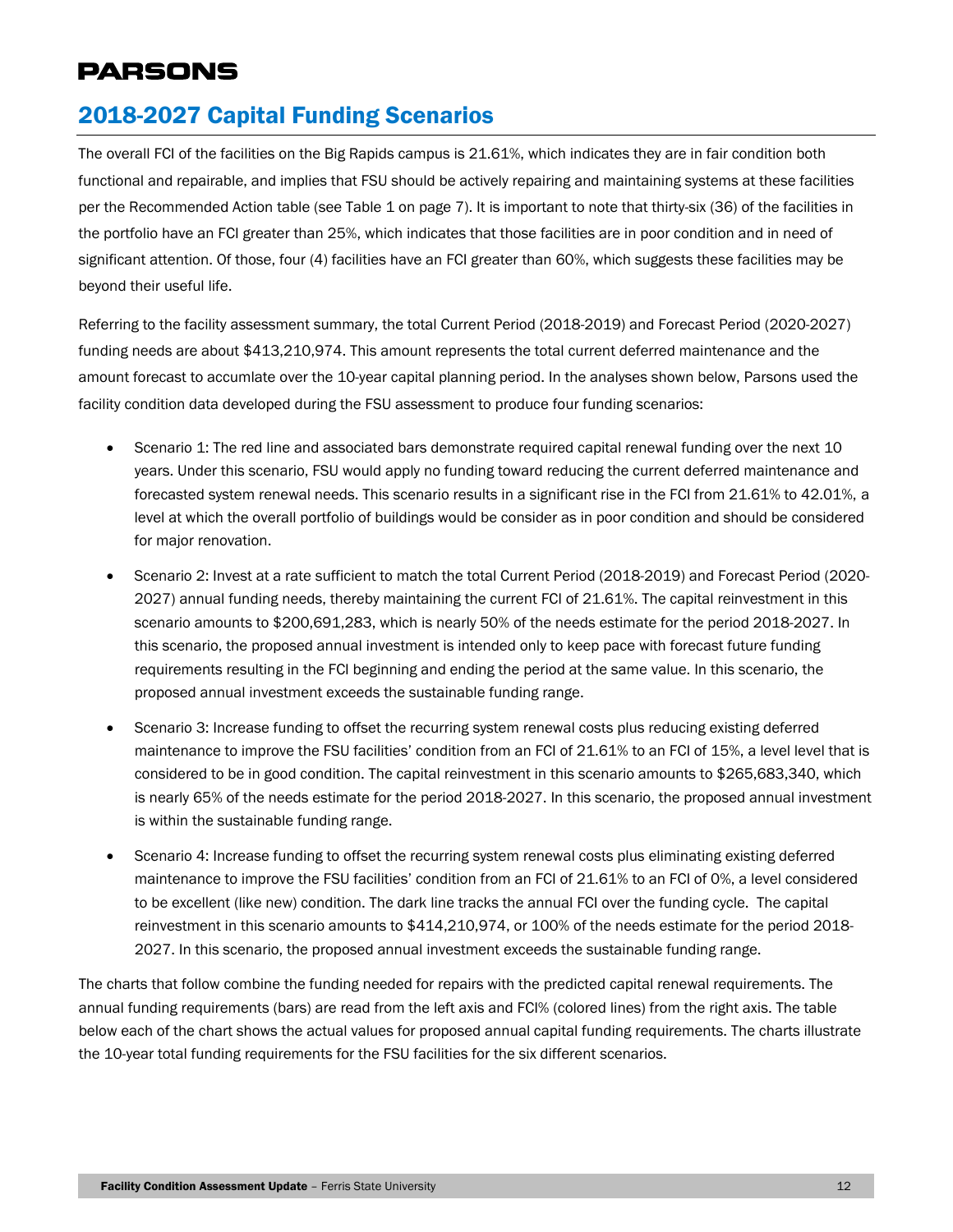### <span id="page-13-0"></span>SCENARIO 1 – DEFICIENCIES AND CAPITAL RENEWAL WITHOUT CAPITAL INVESTMENT

The red line and associated bars demonstrate required capital renewal funding over the next 10 years. Under this scenario, FSU would apply no funding toward paying down the current deferred maintenance and forecasted system renewal needs. This scenario results in a significant rise in the FCI from 21.61% to 42.01%, a level at which the buildings should be considered for renovation.





| Year  | Capital       |                     | <b>Funding Needs</b> |        |
|-------|---------------|---------------------|----------------------|--------|
|       | Renewal       | <b>Deficiencies</b> |                      |        |
| 2017  |               | 212,519,691         |                      | 21.61% |
| 2018  |               | 212,519,691         |                      | 21.61% |
| 2019  | .687.196      | 214,206,887         |                      | 78%    |
|       | 2.255.749     | 236,462,636<br>S    |                      |        |
| 2021  | \$20,888,526  | 257,351,162<br>S    |                      | 26 17% |
| 2022  | .561          | 267,918,399         |                      | 24%    |
| 2023  | \$35,762,829  | 303,681,228         |                      | 30.88% |
|       | 031           | 321,712,418         |                      | 32 71% |
|       | 0.500.759     | 352,213,177         |                      | 35.81% |
| 2026  | \$29,800,854  | 382,014,031         |                      | 38.84% |
|       | \$31,196,943  | 413.210.974         |                      |        |
| Total | \$200,691,283 |                     |                      |        |

The APPA guide on Capital Renewal and Deferred Maintenance Programs (2009; pg 10) recommends a range of 1.5% to 3% of Current Replacement Value (CRV) for the capital renewal component of annual funding; this is considered the sustainable funding range. The overall Replacement value is \$983,517,558, which translates into a range of \$15,195,346 to \$30,390,693 in 2018 the first fiscal year of the plan. The dotted lines in the chart show the boundaries of the sustainable range. Note that the lines and bars in the chart include a 3% annual escalation rate. The supporting data for these charts is also available in the *e*COMET™ database.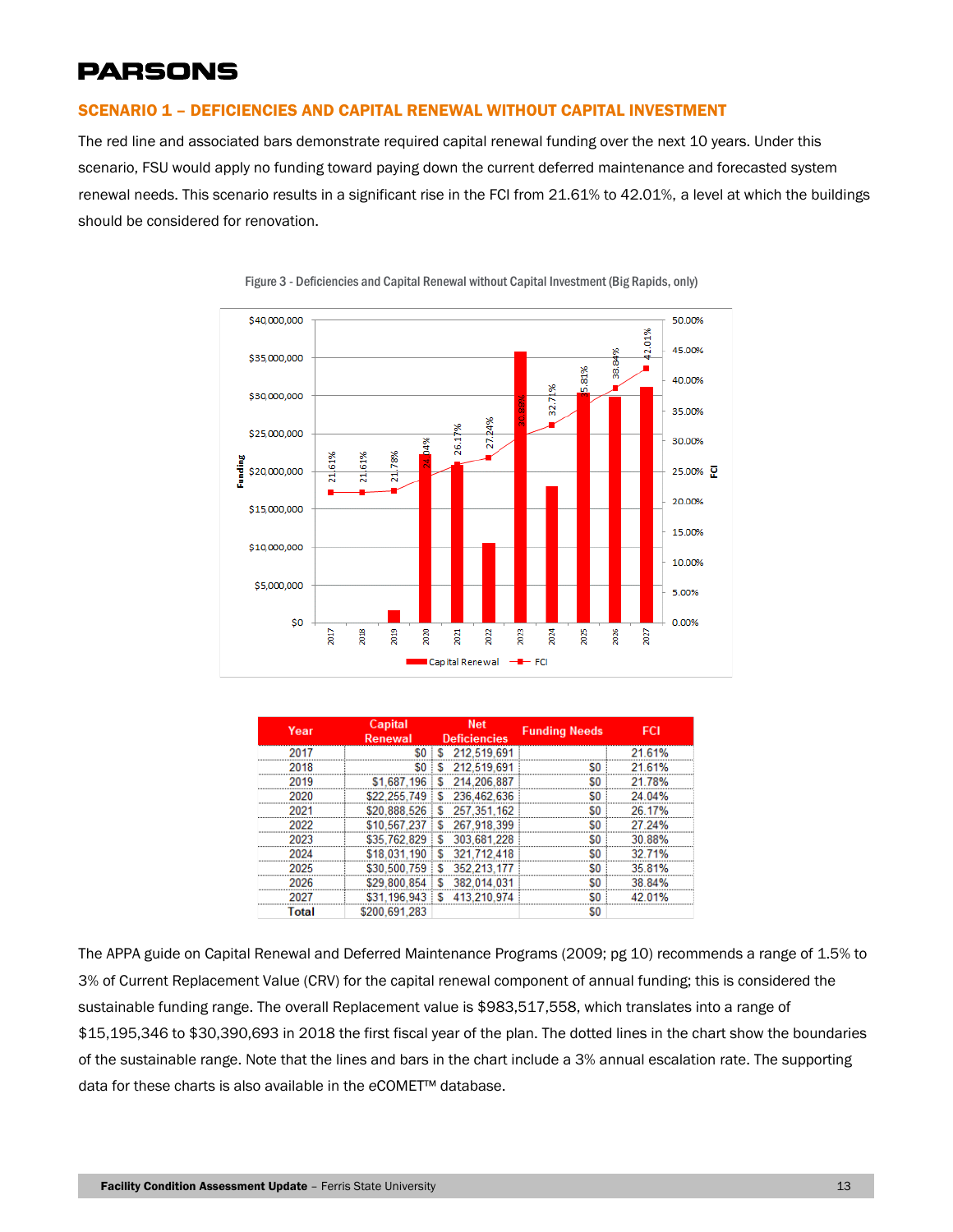#### <span id="page-14-0"></span>SCENARIO 2 – MAINTAIN CURRENT FCI OF 21.61%

Invest at a rate sufficient to match the total Current Period (2018-2019) and Forecast Period (2020-2027) annual funding needs, thereby maintaining the current FCI of 21.61%. The capital reinvestment in this scenario amounts to \$200,691,283, which is nearly 50% of the needs estimate for the period 2018-2027. In this scenario, the proposed annual investment is intended only to keep pace with forecast future funding requirements resulting in the FCI beginning and ending the period at the same value. In this scenario, the proposed annual investment exceeds the sustainable funding range.



Figure 4 - Invest to Maintain Current FCI of 21.61% (Big Rapids, only)

| Year  | Capital       | <b>Net</b>          | <b>Funding Needs</b> | FCI    |
|-------|---------------|---------------------|----------------------|--------|
|       | Renewal       | <b>Deficiencies</b> |                      |        |
| 2017  |               | 212,519,691         |                      | 21.61% |
| 2018  |               | 195,013,289         | \$17,506,402         | 19.83% |
| 2019  | \$1,687,196   | 178,668,890         | \$18,031,594         | 18.17% |
| 2020  | \$22,255,749  | 182,352,097         | \$18,572,542         | 18.54% |
| 2021  | \$20.888.526  | 184.110.905         | \$19,129,718         | 18.72% |
| 2022  | \$10,567,237  | 174,974,532         | \$19,703,610         | 17.79% |
| 2023  | \$35,762,829  | 190,442,642         | \$20,294,718         | 19.36% |
| 2024  | \$18.031.190  | 187,570,273         | \$20,903,560         | 19.07% |
| 2025  | \$30,500,759  | 196,540,365         | \$21,530,667         | 19 98% |
| 2026  | \$29,800,854  | 204.164.632         | \$22,176,587         | 20.76% |
| 2027  | \$31,196,943  | 212,519,691         | \$22,841,884         | 21.61% |
| Total | \$200.691.283 |                     | \$200.691.283        |        |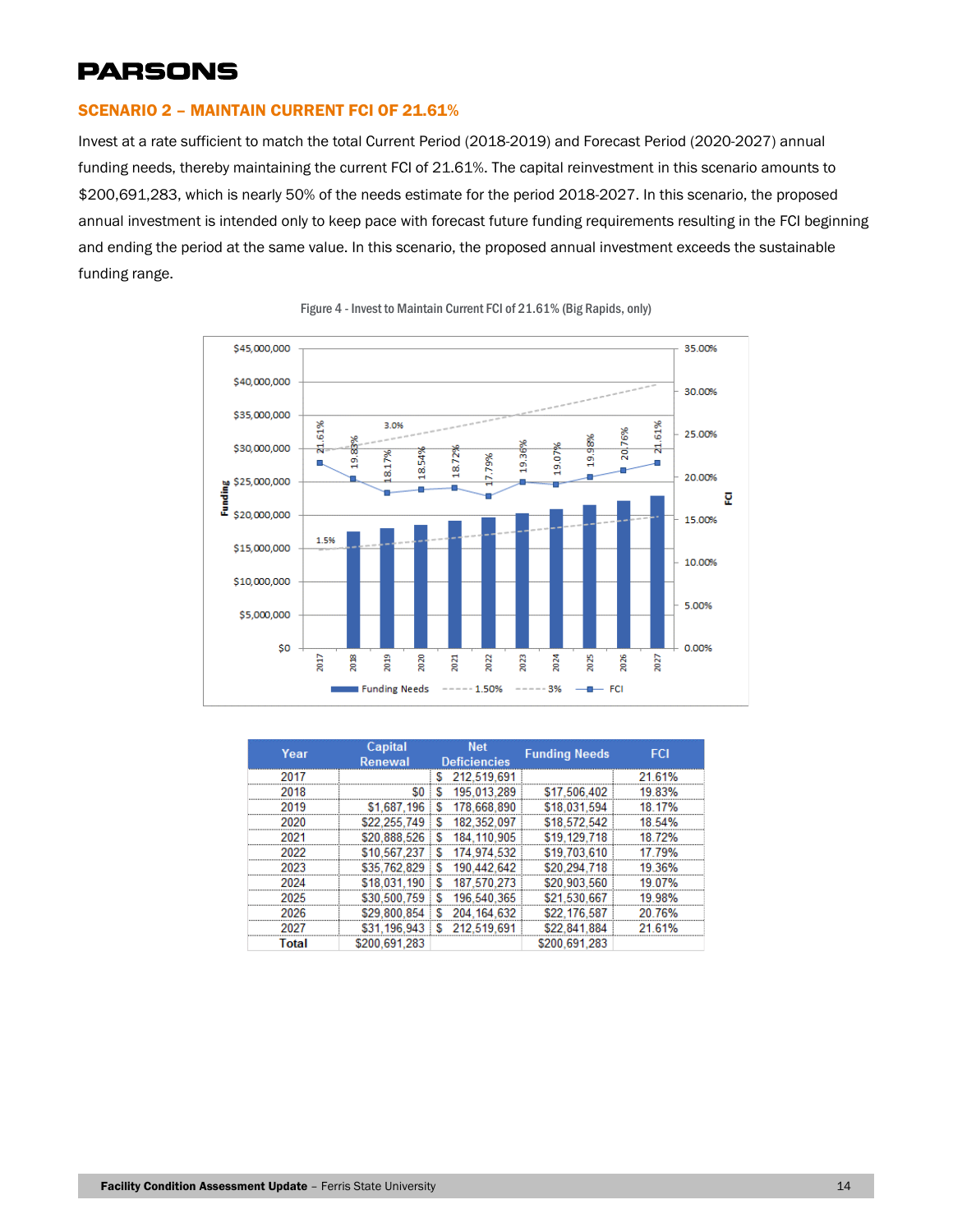### <span id="page-15-0"></span>SCENARIO 3 – FUNDING TO TARGET FCI OF 15.0%

Increase funding to offset the recurring system renewal costs plus fully pay down existing deferred maintenance to improve the FSU facilities' condition from an FCI of 21.61% to an FCI of 15%, a level that requires minimal annual capital funding. The capital reinvestment in this scenario amounts to \$265,683,340, which is nearly 65% of the needs estimate for the period 2018-2027. In this scenario, the proposed annual investment is within the sustainable funding range.



Figure 5 - Improve FCI to 15.0% (Big Rapids, only)

| Year  | Capital<br>Net |     | <b>Funding Needs</b> |               |        |
|-------|----------------|-----|----------------------|---------------|--------|
|       | Renewal        |     | <b>Deficiencies</b>  |               |        |
| 2017  |                | S   | 212,519,691          |               | 21 61% |
| 2018  |                |     | 189,343,999          | \$23,175,692  | 19.25% |
| 2019  | \$1,687,196    |     | 167.160.231          | \$23,870,963  | 17 በበ% |
| 2020  | \$22,255,749   |     | 164,828,888          | \$24,587,092  | 16 76% |
|       | \$20,888,526   |     | 160,392,710          | \$25,324,705  | 16.31% |
| つのつつ  | \$10,567,237   | s   | 144,875,501          | \$26,084,446  | 14 73% |
| 2023  | \$35,762,829   |     | 153,771,350          | \$26,866,979  | 15.63% |
|       | \$18,031,190   |     | 144, 129, 552        | \$27,672,989  | 14.65% |
| 2025  | \$30,500,759   |     | 146, 127, 132        | \$28,503,178  | 14 86% |
| 2026  | \$29,800,854   |     | 146,569,713          | \$29,358,274  |        |
|       | \$31,196,943   | - 5 | 147.527.634          | \$30,239,022  |        |
| Total | \$200,691,283  |     |                      | \$265,683,340 |        |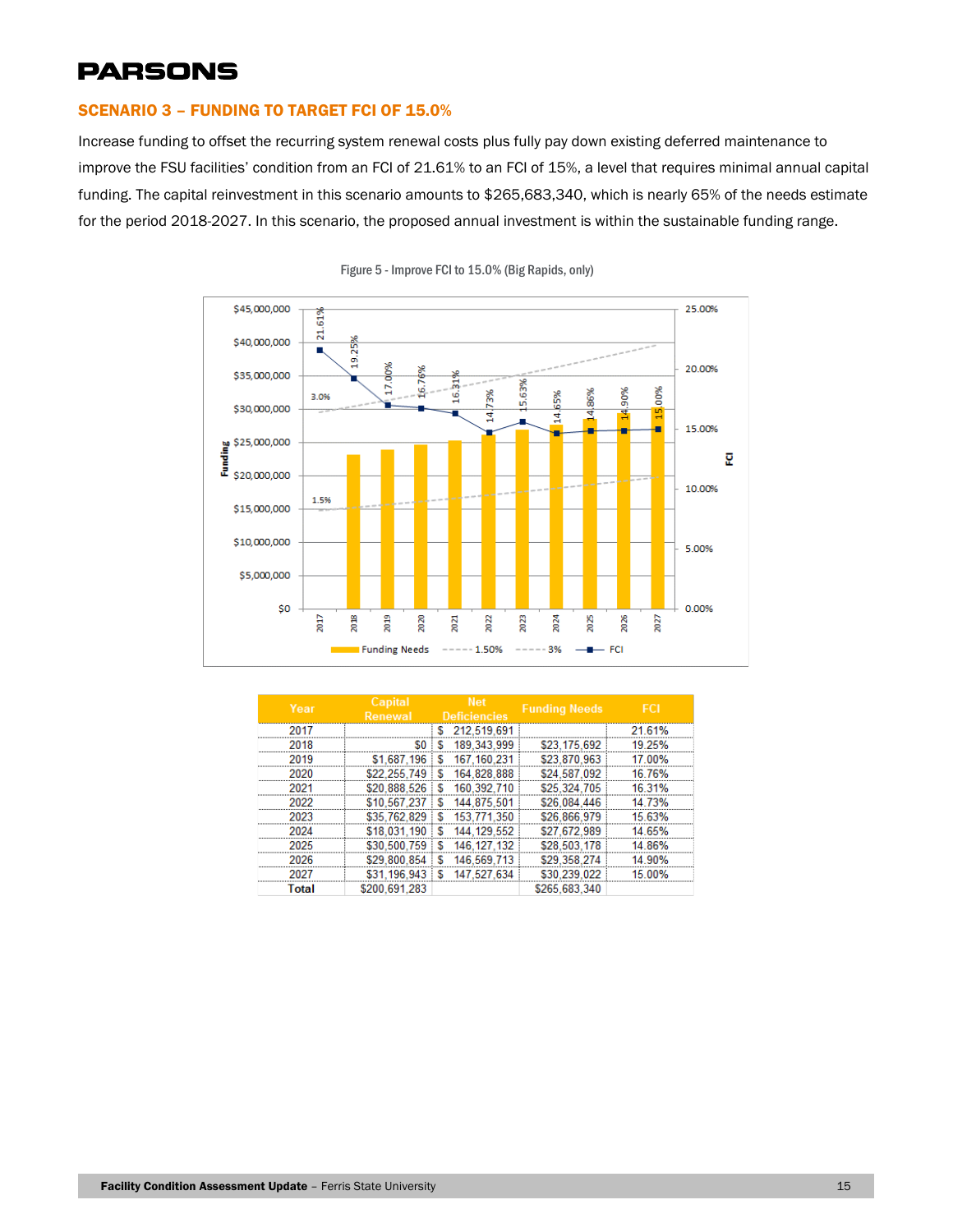### <span id="page-16-0"></span>SCENARIO 4 – IMPROVE THE FCI TO ZERO DEFICIENCIES (FCI = 0%)

Increase funding to offset the recurring system renewal costs plus fully pay down existing deferred maintenance to improve the FSU facilities' condition from an FCI of 21.61% to an FCI of 0%, a level considered to be excellent (like new) condition. The solid line tracks the annual FCI over the funding cycle. The capital reinvestment in this scenario amounts to \$413,210,974, or 100% of the needs estimate for the period 2018-2027. In this scenario, the proposed annual investment exceeds the sustainable funding range.



Figure 6 - Improve FCI to 0% (Big Rapids, only)

| Year  | Capital<br>Renewal | <b>Net</b><br><b>Deficiencies</b> |             | <b>Funding Needs</b> | FCI    |
|-------|--------------------|-----------------------------------|-------------|----------------------|--------|
| 2017  |                    |                                   | 212,519,691 |                      | 21.61% |
| 2018  |                    |                                   | 176,475,088 | \$36,044,603         | 17.94% |
|       | \$1,687,196        |                                   | 141,036,344 | \$37,125,941         | 4 34%  |
| 2020  | \$22.255.749       |                                   | 125,052,374 | \$38,239,719         | 12 71% |
| 2021  | \$20,888,526       |                                   | 106,553,989 | \$39,386,910         | 10.83% |
| 2022  | \$10,567,237       |                                   | 76,552,709  | \$40,568,518         | 7 78%  |
| 2023  | \$35.762.829       |                                   | 70.529.964  | \$41,785,573         | 17%    |
| 2024  | \$18,031,190       | S                                 | 45.522.014  | \$43,039,141         |        |
| 2025  | \$30,500,759       |                                   | 31,692,458  | \$44,330,315         | 3 22%  |
| 2026  | \$29,800,854       |                                   | 15.833.088  | \$45,660,224         |        |
|       | \$31,196,943       |                                   |             | \$47.030.031         |        |
| Total | \$200,691,283      |                                   |             | \$413,210,974        |        |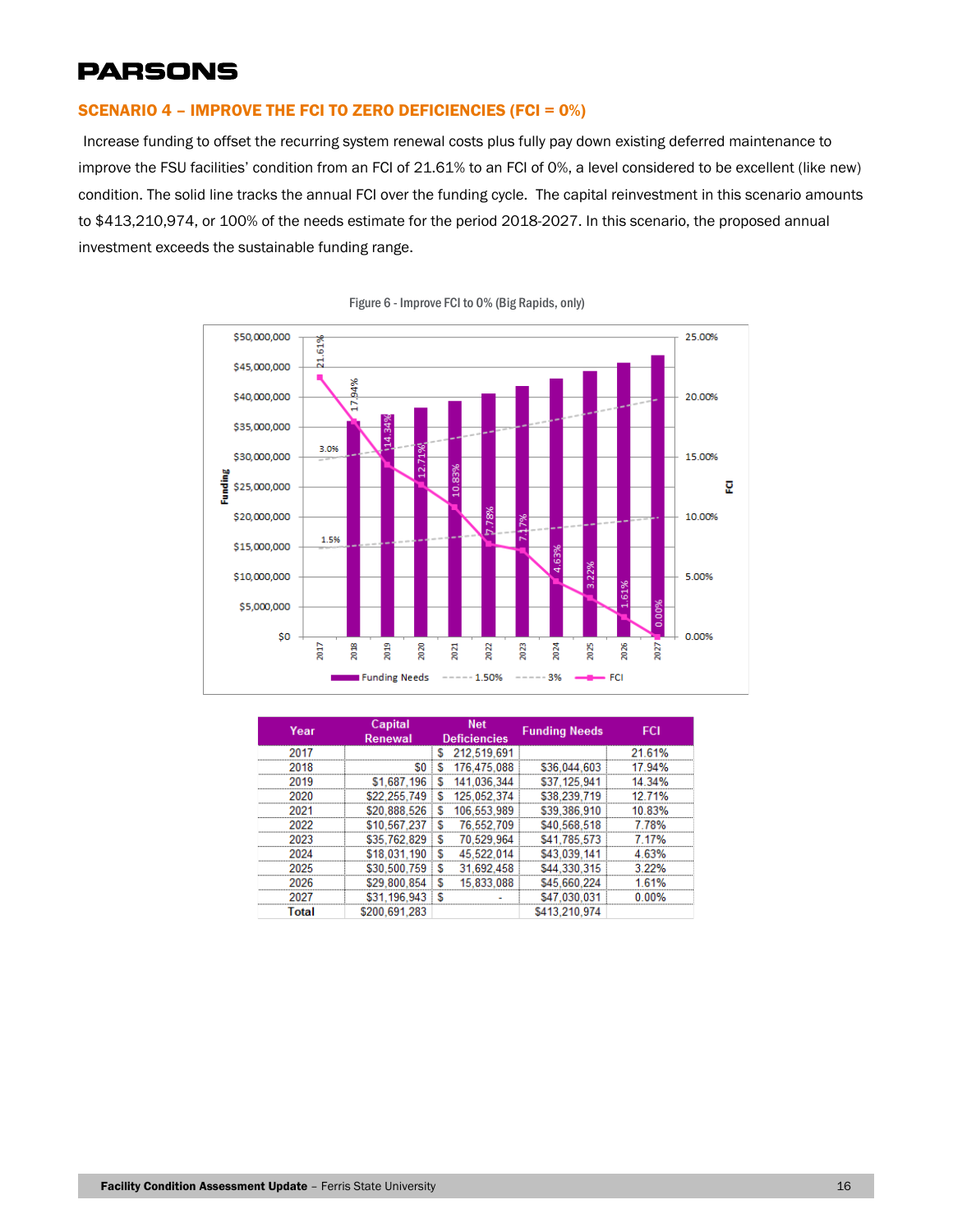### <span id="page-17-0"></span>Table of Findings

As with most of America's colleges and universities, FSU is coping with aging facilities, enrollment challenges and changing program requirements. Some are experiencing growth in new technologies and initiatives that reimagine the evolving relationship between higher education, student performance and their profound impact on facilities. Addressing facility condition needs is critical to meeting the FSU goals and objectives.

### <span id="page-17-1"></span>FINDING 1: FACILITY AGE

The following table provides a compilation of data on the age of FSU facilities.

| <b>Building Characteristics</b> | <b>FSU</b>      |
|---------------------------------|-----------------|
| Average Age in years            | 41              |
| <b>Median Date Built</b>        | 1968            |
| <b>Built before 1950</b>        | 2.7%, 2 bldgs   |
| Built between 1950 and 1969     | 51.4%, 38 bldgs |
| Built between 1970 and 1984     | 13.5%, 10 bldgs |
| <b>Built after 1985</b>         | 32.4%, 24 bldgs |

### Facilities by Decade Built and Corresponding FCI

The following chart illustrates the number of facilities built per decade and the calculated FCI per decade for all Big Rapids & Grand Rapids campus buildings.



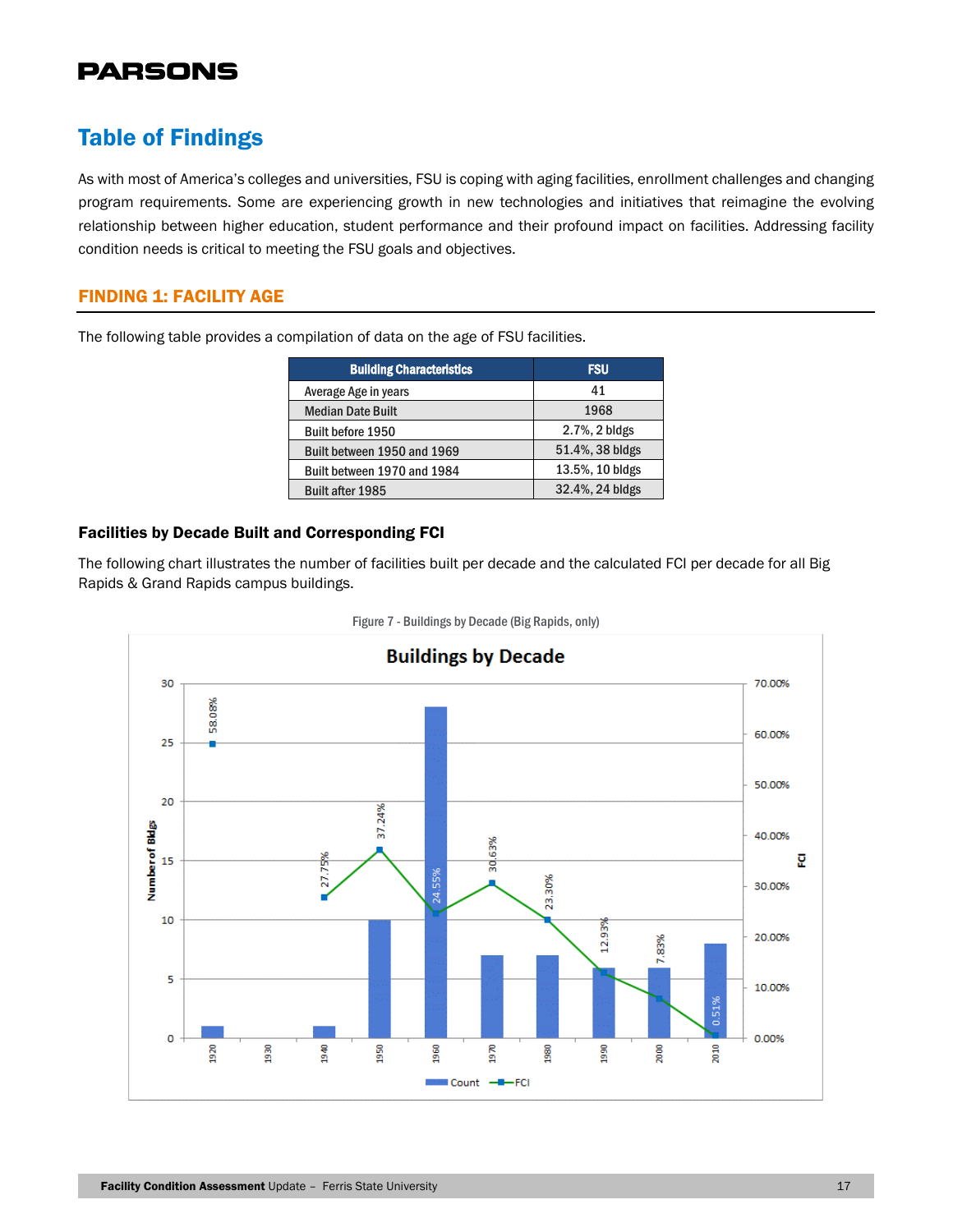### <span id="page-18-0"></span>FINDING 2: FACILITY FCI PER GSF

The following chart provides a graphical reference that indicates the facilities are split into two groups based on area; those with an FCI of less than 15% or greater than 25%.





| FCI % Range | <b>Recommended Action</b>          |
|-------------|------------------------------------|
| < 15%       | Good (Maintain Current Funding)    |
| 15 to 25%   | Fair (Functional & Repairable)     |
| >25%        | Poor (Needs Significant Attention) |
| >60%        | Suggests beyond useful life        |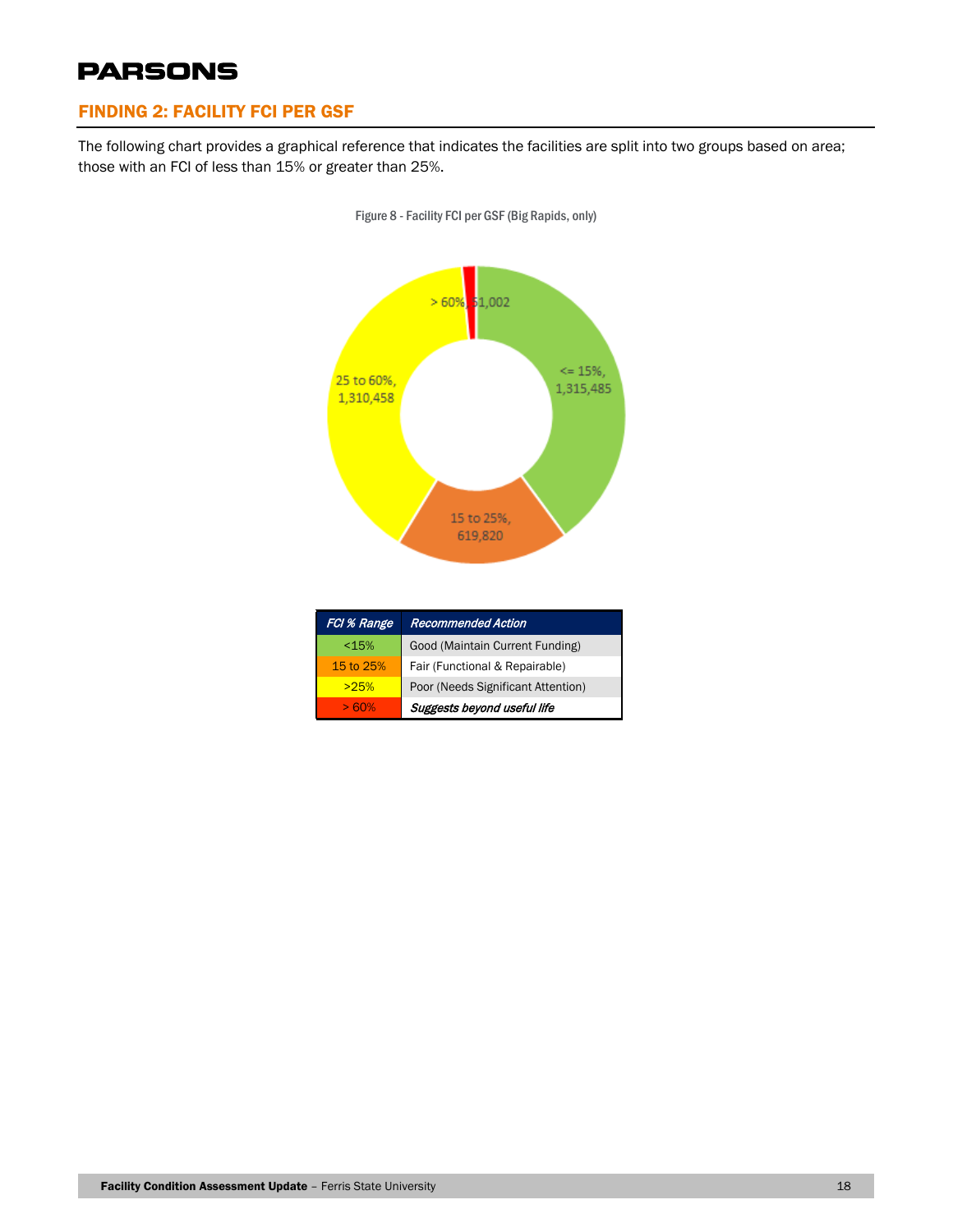### <span id="page-19-0"></span>FINDING 3: FACILITY CONDITION NEEDS BY FACILITY SYSTEM

The following chart shows facility condition needs by Uniformat system, ordered by estimated repair cost.



Figure 9 - Facility Condition Needs by Uniformat System (Big Rapids, only)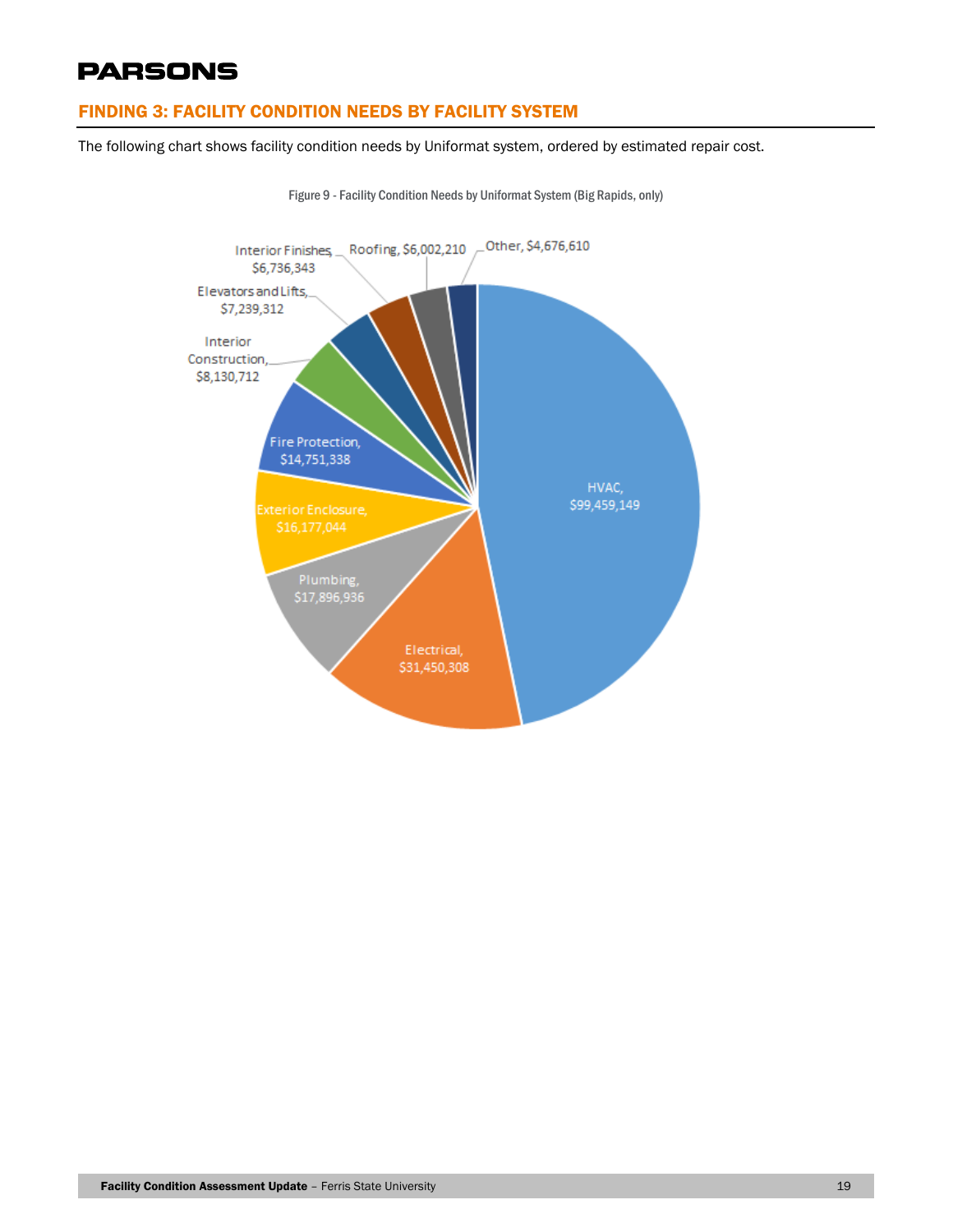### <span id="page-20-0"></span>FINDING 4: FACILITY CONDITION NEEDS BY PRIORITY

The following chart indicates facility condition needs by Priority found in the assessment. Priority was determined by assessor and University staff observations. Priorities do not reflect the *affordability* of needed repairs, nor do they reconcile facility needs with a University's master plan priorities or academic program objectives. Refer to the Appendix on page 24 for more detailed descriptions of the priorities.



Figure 10 - Facility Condition Needs by Priority (Big Rapids, only)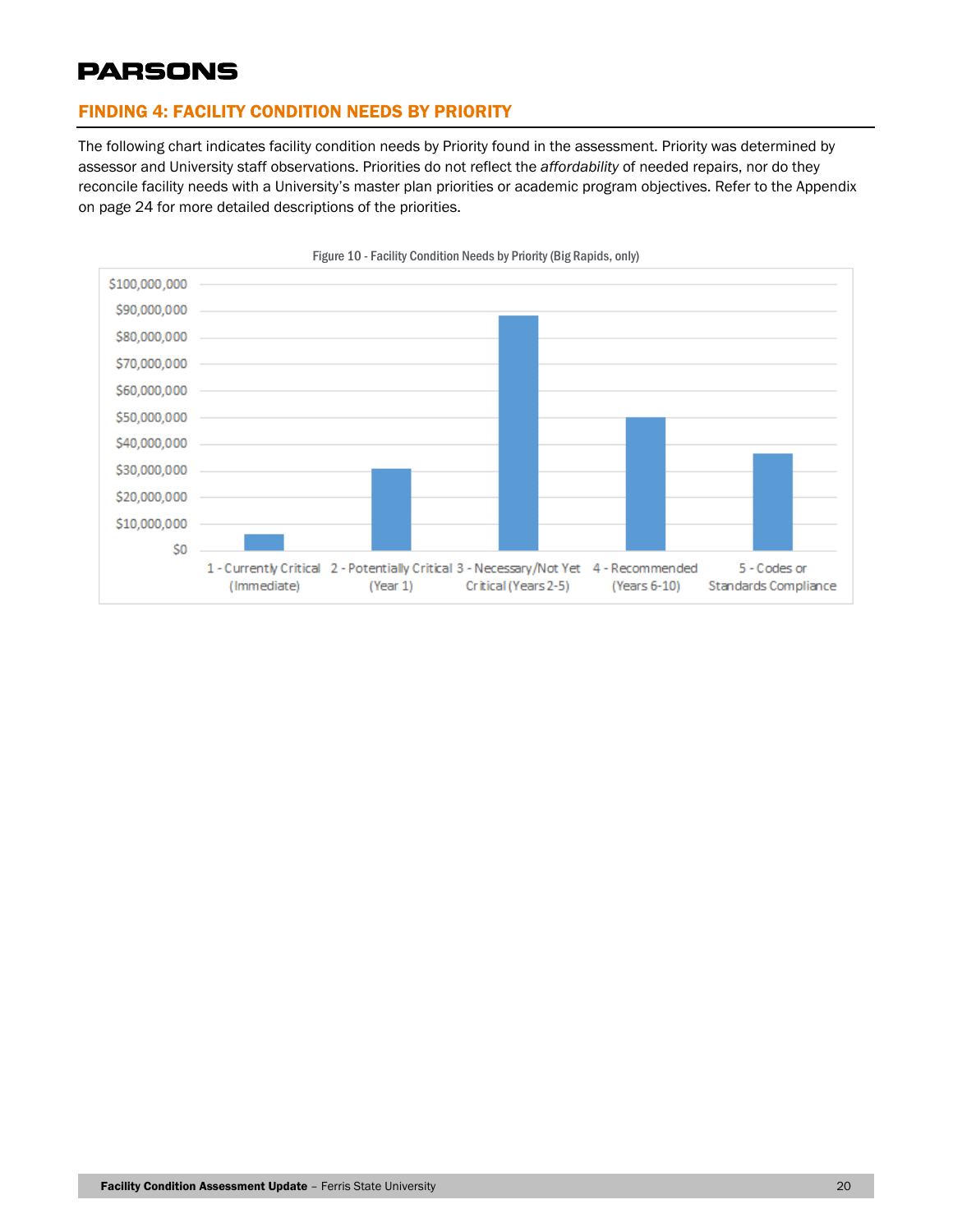### <span id="page-21-0"></span>FINDING 5: FACILITY CONDITION NEEDS BY DEFICIENCY CATEGORY

The following chart indicates facility condition need by deficiency category. Categories do not reflect the *affordability* of needed repairs, nor do they reconcile facility needs with the University's master plan priorities or academic program objectives. Refer to the Appendix on page 24 for more detailed descriptions of the categories.



Figure 11 - Facility Condition Needs by Category (Big Rapids, only)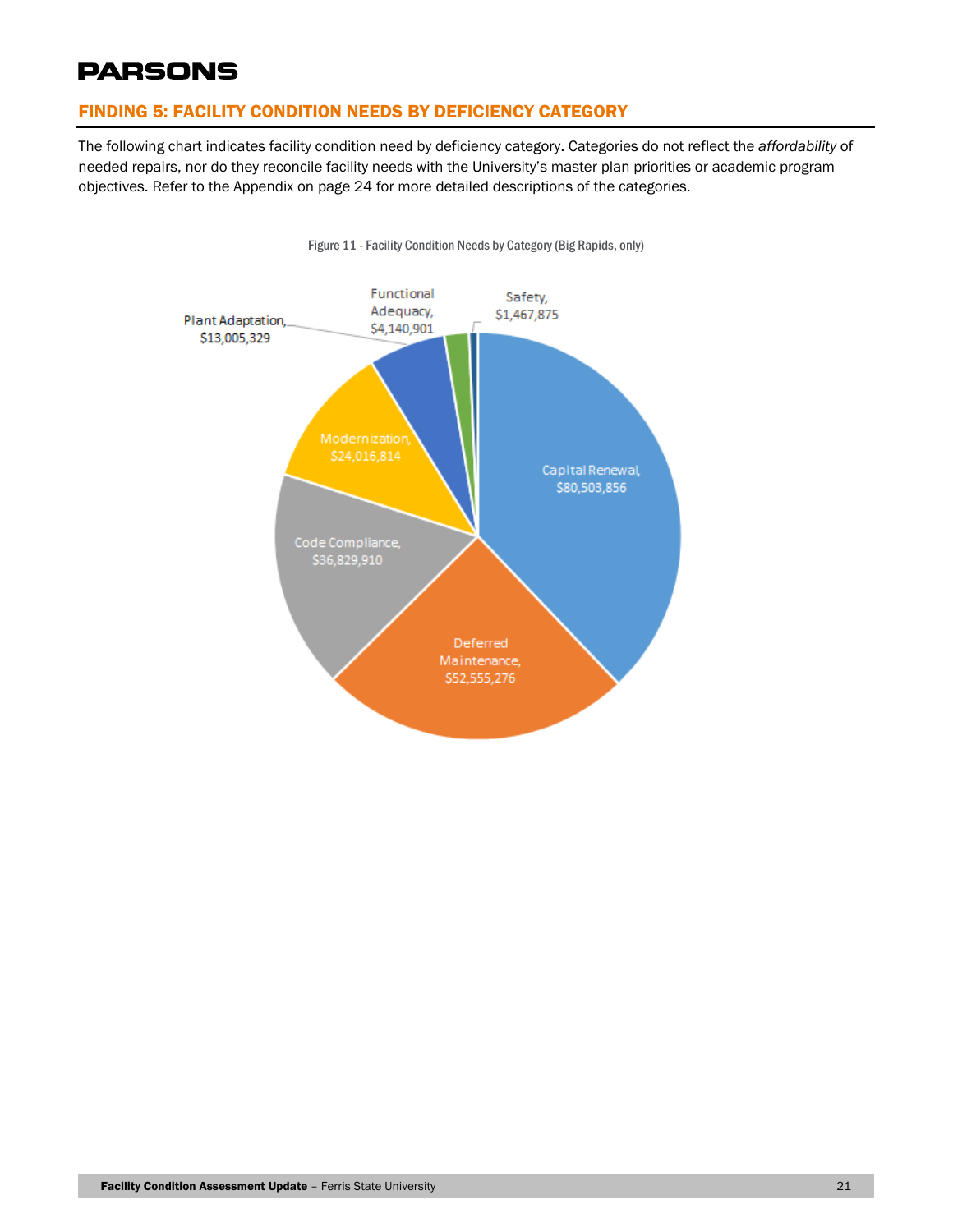### <span id="page-22-0"></span>FINDING 6: FACILITY CONDITION NEEDS BY DEFICIENCY DISTRESS

The following chart and table indicate facility condition needs by deficiency distress. Distress does not reflect the *affordability* of needed repairs, nor does it reconcile facility needs with the University's master plan priorities or academic program objectives. Refer to the Appendix on page 24 for more detailed descriptions of the distress.



Figure 12 - Facility Condition Needs by Distress(Big Rapids, only)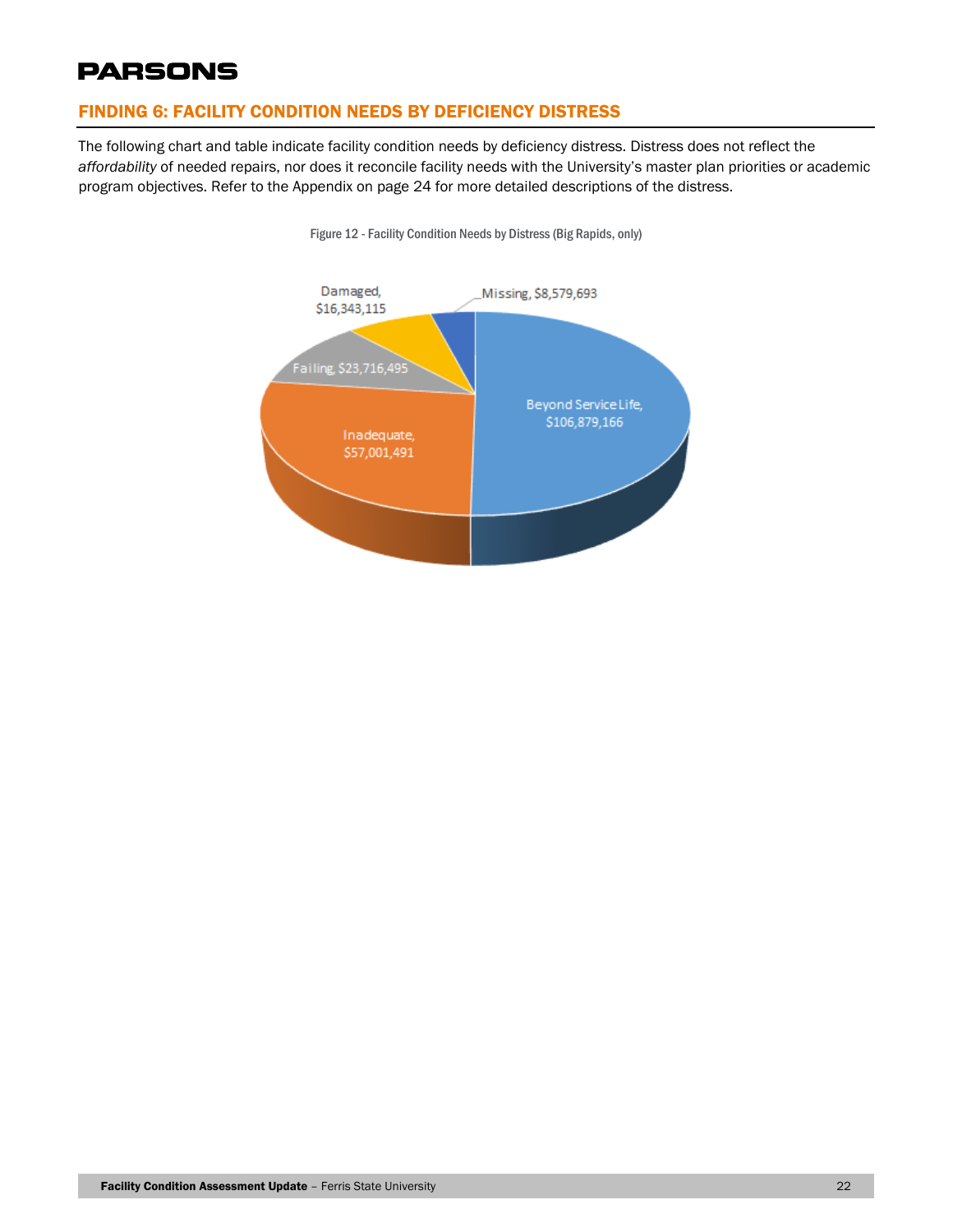### <span id="page-23-0"></span>FINDING 7: FACILITY CONDITION CAPITAL RENEWAL FORECAST SPIKE

The chart below plots future capital renewal needs for the portfolio of facilities based on installed or built dates and their systems' projected expected lives. About 66% of the University's building area was built before 1985. Because of this, significant capital renewal needs will occur as their systems expire with a major spike around 2032 of about \$67 million. The spike can be partially mitigated through renewal programs in earlier years.



Figure 13 - Capital Renewal Forecast (Big Rapids, only)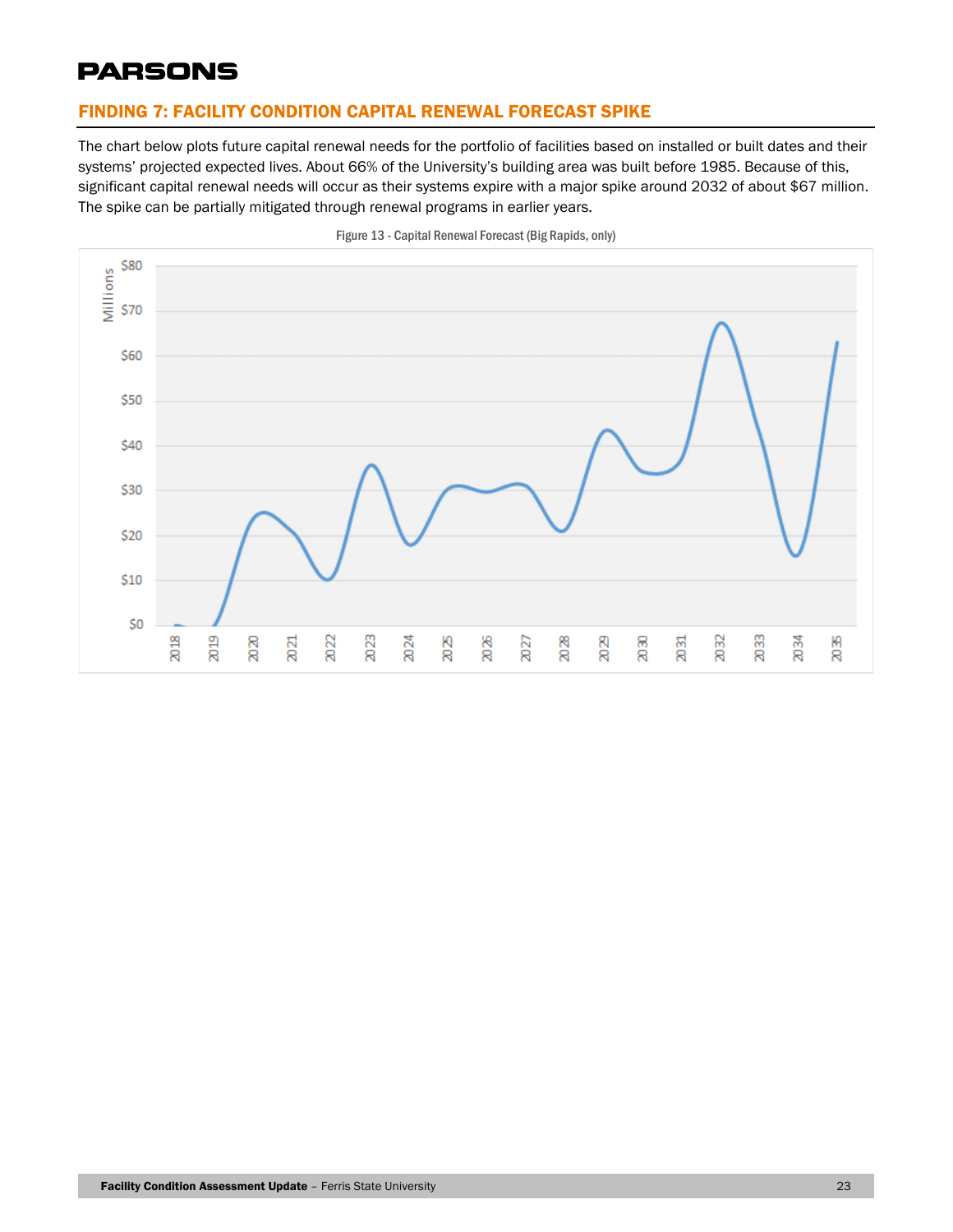### <span id="page-24-0"></span>Appendix

#### <span id="page-24-1"></span>DEFICIENCY PRIORITIES

To prioritize the order in which items should be addressed, we establish a recommended response time period for each deficiency. The recommended response time periods are applied manually as deficiencies are reviewed and evaluated according to the descriptions below:

#### PRIORITY 1 – Currently Critical (Immediate)

These deficiencies require immediate action to:

- a) Return a facility to normal operation
- b) Stop accelerated deterioration
- c) Resolve an urgent compliance issue (codes, regulations)
- d) Correct a cited health or life safety concern

### PRIORITY 2 – Potentially Critical (Year 1)

Deficiencies include improvements that will:

- a) Enhance general safety/security of staff or patrons
- b) Diminish the likelihood of further rapid deterioration
- c) Resolve potential safety hazards
- d) Repair systems that are observed to be malfunctioning

#### PRIORITY 3 – Necessary/Not Yet Critical (Years 2-5)

These are important repair items that are not immediately necessary, but will require attention in the near future.

#### PRIORITY 4 – Recommended (Years 6-10)

Projects in this category include conditions requiring appropriate attention to preclude predictable deterioration or potential downtime and the associated damage or higher costs if deferred further.

#### PRIORITY 5 – Codes or Standards Compliance

This priority captures expenditures required to adapt the physical plant to meet changing building codes and standards. This includes ASHRAE Ventilation Standards, MI Energy Code, MI Fire Code and compliance with Occupational Safety and Health Administration regulations and the Americans with Disabilities Act. Relates to deficiency category Code Compliance.

#### <span id="page-24-2"></span>DEFICIENCY CATEGORIES

To enhance reporting, each deficiency is assigned a general category that is applied manually as deficiencies are reviewed and evaluated based on the structure below. Categories often relate to sources of funding and are typically used to track expenditures in specific areas.

1. Capital Renewal refers to forecast replacement/rebuilding of major facility components to renew systems that have not yet reached the end of their anticipated service life.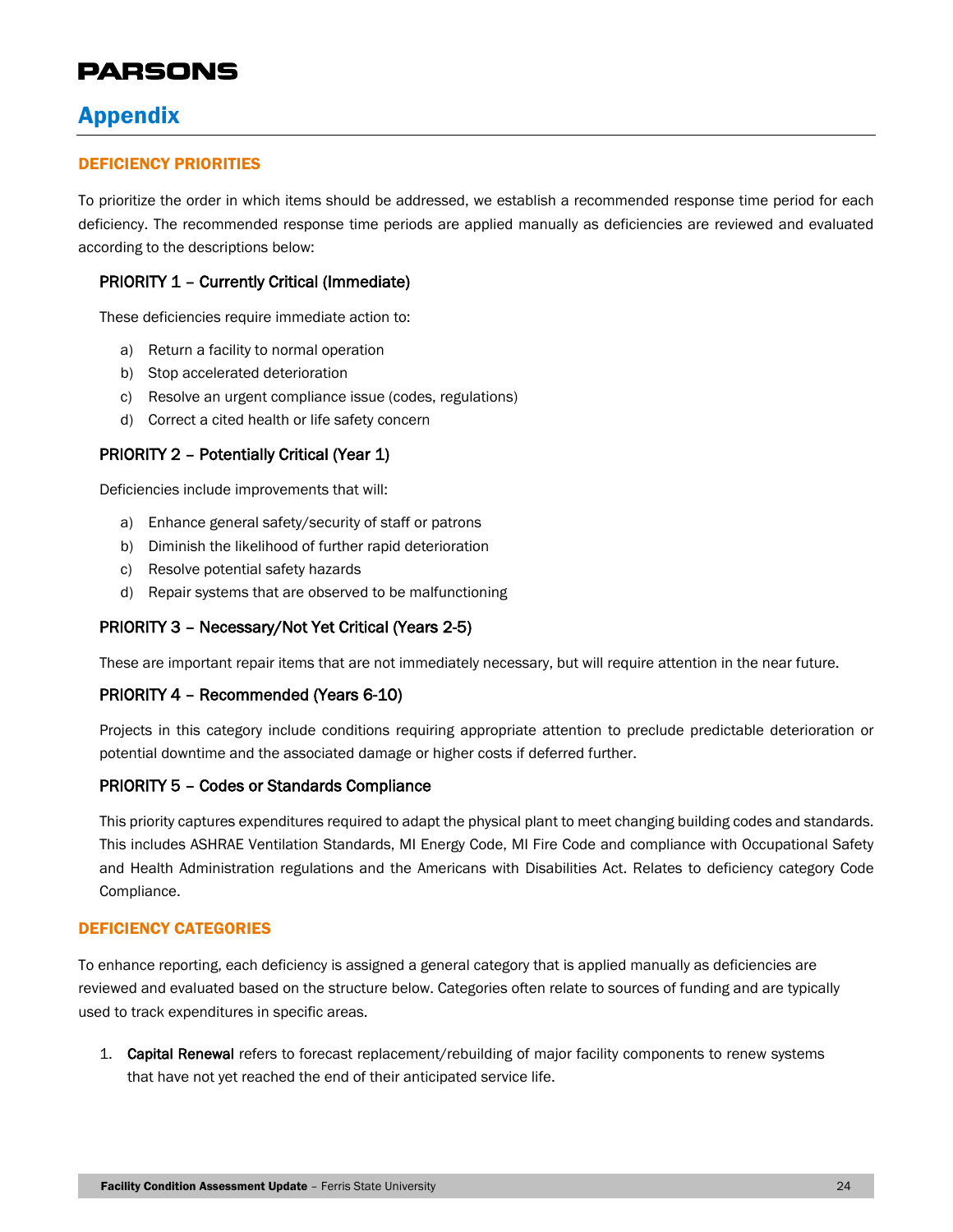- 2. Code Compliance refers to items documenting code and standards compliance issues including those described above in deficiency Priority 5 – Codes or Standards Compliance.
- 3. Deferred Maintenance refers to expenditures for repairs not accomplished as a part of normal maintenance or capital repair that have accumulated to the point that facility deterioration is evident and could impair the proper functioning of the facility. Deferred maintenance projects represent catch up expenses. Costs estimated for deferred maintenance projects should include compliance with applicable codes even if such compliance requires expenditures additional to those essential to affect needed repairs. Deficiencies generated for system that have exceeded their expected service life default into this category.
- 4. Safety includes items considered as health hazards. It also refers to items that have a direct benefit by improving life safety for students and staff.
- 5. Functional Adequacy refers to issues that compromise the ability of the facility or a portion thereof to meet the intended mission.
- 6. Modernization refers to system improvement associated with replacement of major facility components (e.g., replacement of the heating and ventilating systems at the end of their normal useful life is capital repair; adding air conditioning to the replacement project is a modernization cost).
- 7. Plant Adaptation refers to expenditures required to adapt the physical plant to the evolving needs of the institution and to changing standards. These are expenditures in addition to normal maintenance. Examples include compliance with changing codes (e.g., handicapped accessibility), and improvements occasioned by the adoption of modern technology (e.g., the use of personal computer networks).
- 8. Routine Maintenance describes the day-to-day efforts to control deterioration of facilities (up keep expenses) through scheduled repetitive activities (e.g. cleaning), periodic scheduled work (e.g., inspections and equipment adjustments) and minor repairs made on an as-needed basis.

### <span id="page-25-0"></span>**DISTRESS**

To enhance reporting, each deficiency is assigned a distress that is applied manually as deficiencies are reviewed and evaluated based on the structure below.

- 1. Beyond Service Life includes equipment or systems considered for replacement simply because they have reached or are beyond the end of their anticipated service life.
- 2. Damaged equipment or systems for which observed damage is significant and likely to compromise performance or integrity.
- 3. Failing refers to equipment or systems that have failed or are failing.
- 4. Inadequate conditions that do not support the mission and don't meet the criteria of other listed Distresses.
- 5. Missing refers to equipment or systems not installed in the original construction that are desirable additions to support the facility operations. An example of this would be adding a fire protection sprinkler system.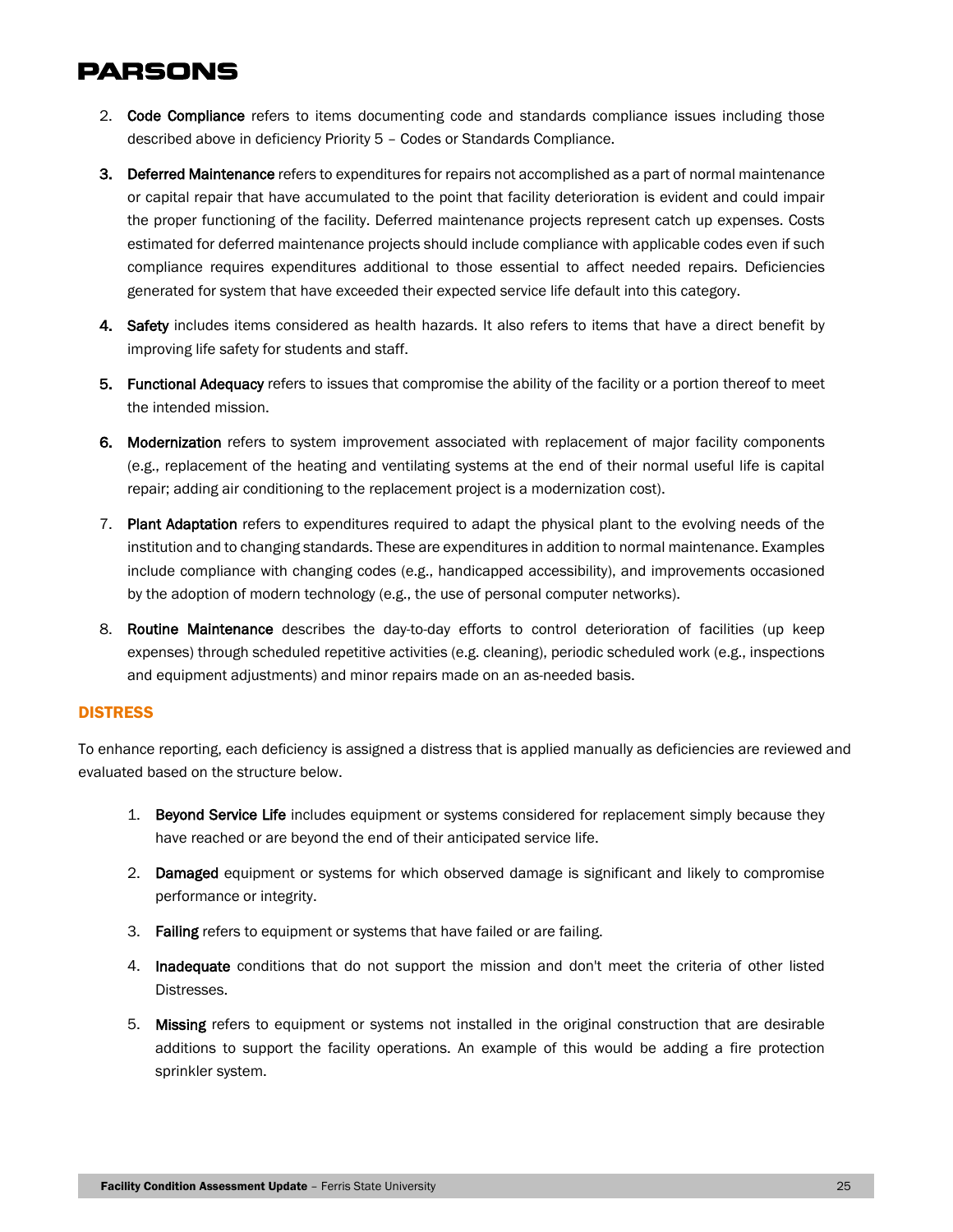### <span id="page-26-0"></span>FACILITY CONDITION INDEX

The Facility Condition Index (FCI) represents the relative physical condition of facilities. The FCI measures the estimated cost of the current year deficiencies including recommended improvements and compares it to the projected Replacement cost of the various systems. The total cost of the repairs is divided by the current Replacement cost for the systems resulting in the FCI. The higher the FCI the poorer the relative condition of the facility. For example, if the building systems have a Replacement value of \$1,000,000 with \$100,000 of existing deficiencies, the FCI is \$100,000/\$1,000,000 or 0.10, which can be thought of as 10% deficient.

### <span id="page-26-1"></span>CURRENT PERIOD VS. FORECAST PERIOD

The current period is defined as the sum of the current deficiencies and the forecast capital renewal for the next two years. Extending the current period creates a buffer during which the overall costs in the database won't change due to the accumulation of capital renewal. The forecast period starts in 2020, at which time we begin to accumulate capital renewal. This approach allows the initial cycle of funding, design, and construction to occur prior to the end of anticipated service life of a facility system or element.



This 8-year capital renewal window helps to mitigate expiring system renewal funding spikes by reporting facility system renewal needs forward of the current year as current deferred maintenance. For example, a boiler with a 30-year expected useful life installed in 1988 represents a significant capital renewal need in 2018. Using a rolling window with 2-years forward of the current year, capital renewal needs are identified in time to initiate the funding process and to proactively plan, design and construct capital renewal items.

### <span id="page-26-2"></span>COST MODELS

Tables of cost information broken down by Uniformat code, called cost models, are used in the software database to predict the replacement value of the building and it's component systems. The table below provides cost in dollars per square foot for the list of facility types for which Parsons estimators created cost models. As part of the set up of the cost models, a comparison was made between the available RS Means models and the actual construction cost provided by the University for other similar buildings recently constructed on the campus. In addition, Parsons applied a table of additional costs including a City cost Index and a contingency factor applied to account for pricing anomalies. The Cost in dollars per square foot listed in the last column of the table applies these additional costs to the amounts in the Raw Cost column.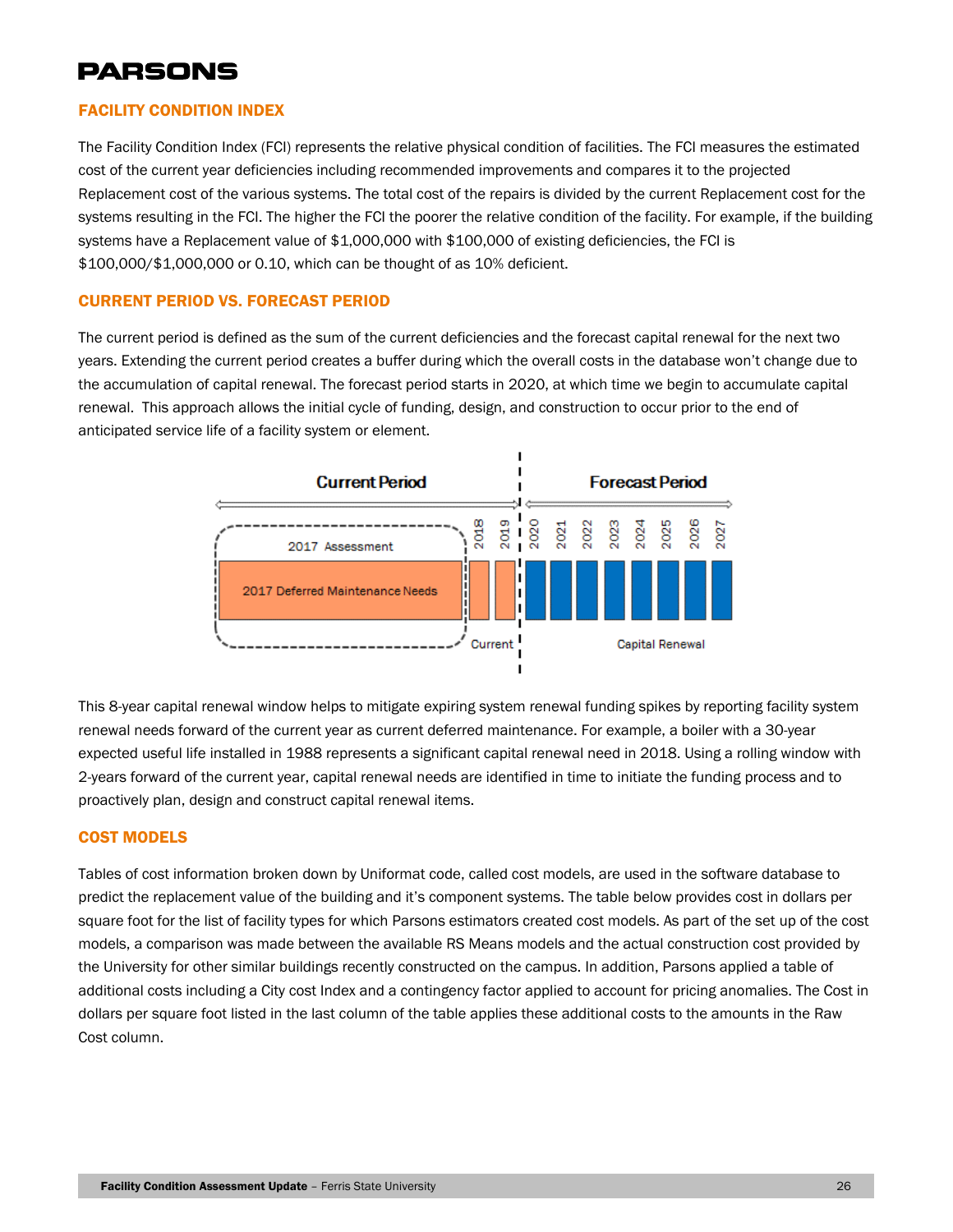| <b>Description</b>               | <b>Raw Cost</b><br>(\$/ft2) | Cost<br>(S/ft2) |
|----------------------------------|-----------------------------|-----------------|
| <b>Athletic Facility</b>         | \$228.54                    | \$388.67        |
| <b>Athletic Training Storage</b> | \$156.91                    | \$266.85        |
| Auditorium                       | \$153.06                    | \$260.31        |
| <b>Automotive Center</b>         | \$139.00                    | \$236.39        |
| <b>Bituminous Lab</b>            | \$117.15                    | \$199.24        |
| <b>Power Plant</b>               | \$203.43                    | \$345.98        |
| <b>Central Plant</b>             | \$164.77                    | \$280.23        |
| <b>Classroom Building</b>        | \$136.88                    | \$232.79        |
| <b>Classroom Shops</b>           | \$228.54                    | \$388.67        |
| Dormitory, 1-Story               | \$195.21                    | \$331.99        |
| Dormitory, 3-8 Story             | \$174.39                    | \$296.59        |
| Dormitory, 9-11 Story            | \$174.39                    | \$296.59        |
| E Campus Suites                  | \$134.30                    | \$228.41        |
| <b>Faculty Office Building</b>   | \$165.77                    | \$281.93        |
| Ice Arena                        | \$156.54                    | \$266.22        |
| <b>Laboratory Building</b>       | \$155.30                    | \$264.12        |
| Library                          | \$184.16                    | \$313.20        |
| Southwest Commons                | \$235.04                    | \$399.73        |
| <b>Storage Building</b>          | \$84.24                     | \$143.27        |
| <b>Student Services</b>          | \$475.02                    | \$807.86        |
| <b>West Campus Apts</b>          | \$141.28                    | \$240.27        |

Figure 2 - Model Costs by Facility Type

### <span id="page-27-0"></span>CITY COST INDEX

The R.S. Means data used to develop the cost models is a national average. As such, we modified the costs using a standard index (CCI) published by the R.S. Means Corporation. The current index for the nearest location is listed in the table below as a percentage of the national average.

| <b>ZipCode</b> | Location                | CCI %  |
|----------------|-------------------------|--------|
| 493            | <b>Grand Rapids, MI</b> | 90.42% |
| 495            | <b>Grand Rapids, MI</b> | 90.42% |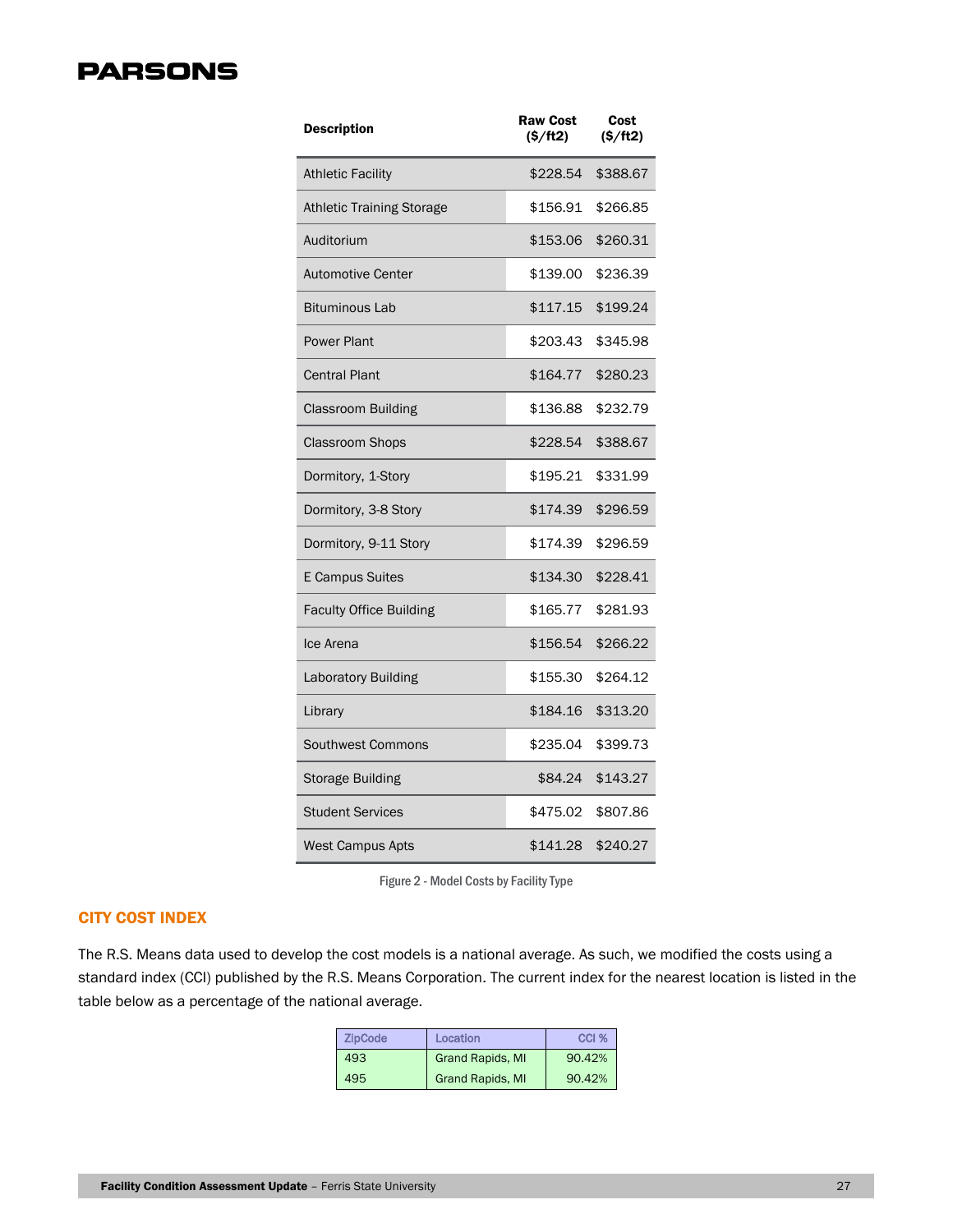### <span id="page-28-0"></span>ADDITIONAL COSTS

Contractor costs and Soft costs are additional costs that are necessary to accomplish the corrective work, but are not directly attributable to a deficient system. Soft costs must be added to the R.S. Means unit costs used in our estimates to show the true cost of the corrections. When applied using the table structure within the eCOMET software these factors compound mathematically into an overall multiplier. The additional cost factors used in our assessments are listed in the table below. The table provides an example that demonstrates the compounding effect for the FSU Additional Cost template starting with a Total Assembly Cost (or Raw Cost) of \$100,000 and calculating the Contractor Costs and Soft Costs with the combined total listed at the end.

Contractor costs can include: general conditions, overhead and profit, bonds and insurance, construction management fees, and permit costs. Soft costs can include: contingency, design fees, geotechnical investigations, environmental impact analysis, hazardous material remediation, program management fees (whether in-house or through a consultant), and various administrative fees.

| Code        | <b>Parameter Name</b>               | Value % | <b>Applies To</b> | <b>Equals</b>  |
|-------------|-------------------------------------|---------|-------------------|----------------|
| <b>TAC</b>  | <b>Total Assembly Cost</b>          |         |                   | \$100,000.00   |
|             |                                     |         |                   |                |
| $_{\rm cc}$ | <b>Contractor Costs</b>             |         |                   |                |
| GC          | <b>General Conditions</b>           | 9.0%    | <b>TAC</b>        | \$<br>9,000.00 |
| <b>ST</b>   | Sales Tax (Mat'ls & Equipt Rental)  | 3.6%    | <b>TAC</b>        | \$<br>3,600.00 |
| PT          | <b>Permits</b>                      | 1.5%    | <b>TAC</b>        | \$<br>1,500.00 |
| <b>OP</b>   | Overhead & Profit                   | 15.0%   | TAC+GC+ST+PT      | \$17,115.00    |
| <b>BI</b>   | Bonds & Insurance                   | 2.0%    | TAC+GC+ST+PT+OP   | 2,624.30<br>\$ |
|             |                                     |         |                   |                |
|             | <b>CC Subtotal</b>                  | 33.84%  |                   | \$33,839.30    |
|             |                                     |         |                   |                |
| <b>DC</b>   | Design & Estimating Contingency     | 5.0%    | <b>TAC</b>        | 5,000.00<br>\$ |
|             |                                     |         |                   |                |
|             | <b>Construction Cost</b>            | 38.84%  | TAC+CC+DC         | \$138,839.30   |
|             |                                     |         |                   |                |
| <b>SC</b>   | <b>Soft Costs</b>                   |         |                   |                |
| <b>AE</b>   | A/E Fees                            | 8.5%    | TAC+CC+DC         | \$11,801.34    |
| <b>CM</b>   | <b>Construction Management Fees</b> | 4.0%    | TAC+CC+DC         | 5,553.57<br>\$ |
| <b>CC</b>   | <b>Construction Contingency</b>     | 10.0%   | TAC+CC+DC         | \$13,883.93    |
|             |                                     |         |                   |                |
|             | <b>SC Subtotal</b>                  | 22.50%  |                   | \$31,238.84    |
|             |                                     |         |                   |                |
|             | <b>Total Cost</b>                   | 70.07%  | TAC+CC+DC+SC      | \$170,078.14   |

#### TABLE OF ADDITIONAL COSTS

As a result, a Contractor Cost factor of 38.84% and a Soft Cost factor of 22.50% were added to all deficiencies. It is important to note that these costs may vary once plans for executing the work are created.

### <span id="page-28-1"></span>REFERENCE ORGANIZATIONS

Several organizations referenced throughout the document and include: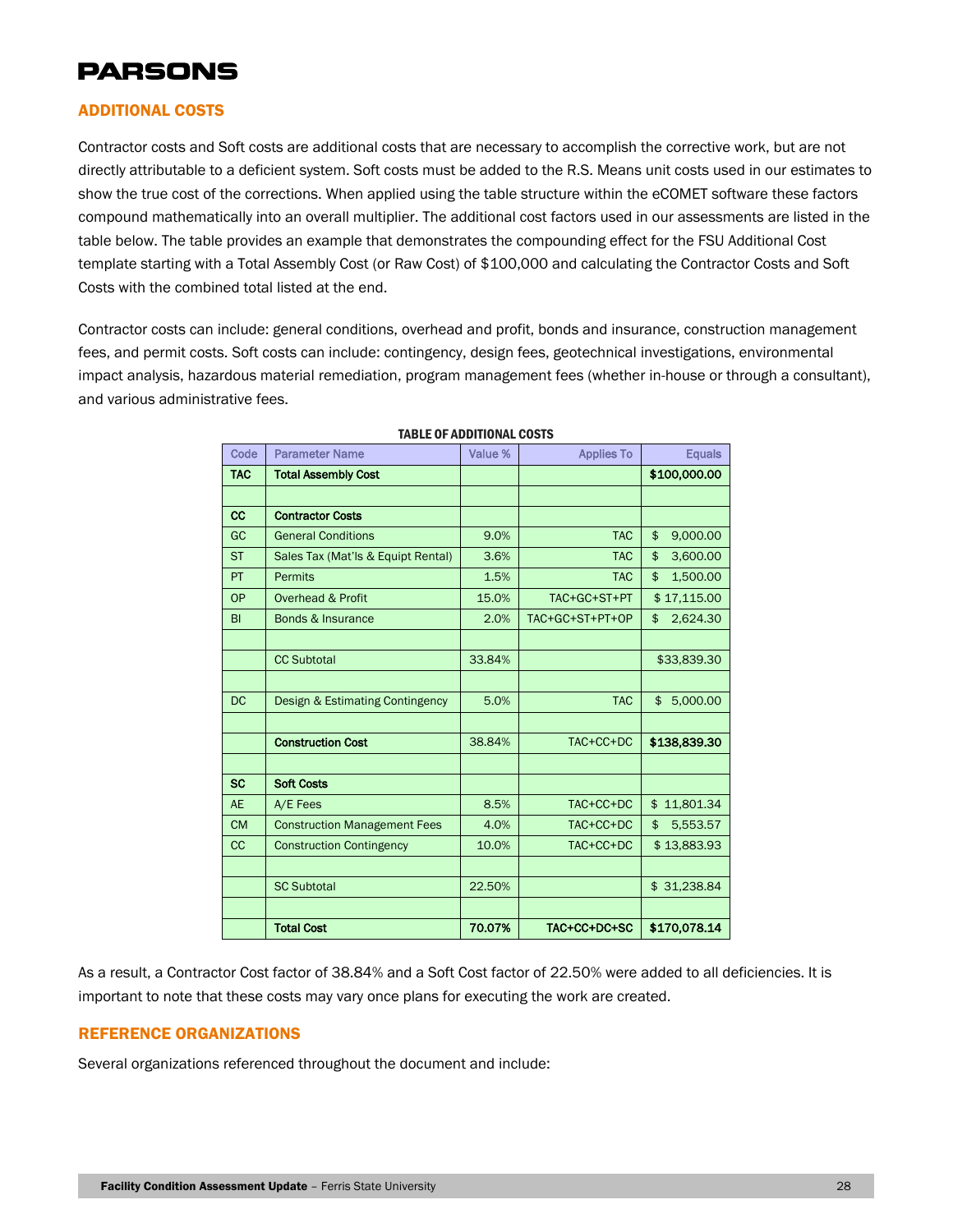| <b>Acronym</b> | <b>Organization</b>                                                                                                                                                                                                                                             |
|----------------|-----------------------------------------------------------------------------------------------------------------------------------------------------------------------------------------------------------------------------------------------------------------|
| <b>APPA</b>    | APPA - LEADERSHIP IN EDUCATIONAL FACILITIES: International organization focused on<br>providing excellence in educational environments by transforming facilities and member<br>institutions and elevating the recognition and value of educational facilities. |
| <b>ASTM</b>    | ASTM INTERNATIONAL: International standards organization that develops and publishes<br>voluntary consensus technical standards for a wide range of materials, products, systems,<br>and services.                                                              |
| <b>BOMA</b>    | BUILDING OWNERS AND MANAGERS ASSOCIATION: National organization of public and<br>private facilities focused on building management tools and maintenance techniques.<br>Comet reference: building and component system effective economic life expectancies     |
| <b>RSMeans</b> | RSMEANS: Primary national company specializing in construction cost data.<br>Comet reference: cost models and deficiency pricing                                                                                                                                |
| CSI            | CONSTRUCTION SPECIFICATIONS INSTITUTE: Primary national organization specializing in<br>construction materials data and data location in construction documents.<br>Comet reference: Uniformat II materials classification                                      |
| <b>NIST</b>    | NATIONAL INSTITUTE OF STANDARDS AND TECHNOLOGY: Agency in the US federal<br>technology administration that makes measurements and sets standards as needed by<br>industry or government programs                                                                |
| <b>NACUBO</b>  | NATIONAL ASSOCIATION OF COLLEGE AND UNIVERSITY BUSINESS OFFICERS: Non-profit<br>organization focusing on higher education facilities management best practices.                                                                                                 |

### <span id="page-29-0"></span>SYSTEMS CLASSIFICATIONS

In this report, we've used the UNIFORMAT II, which is a format for classifying building elements and related site work. Elements, as defined here, are major components common to most buildings and facilities. Elements usually perform a given function, regardless of the design specification, construction method, or materials used. Using UNIFORMAT II ensures consistency in the economic evaluation of building projects over time and from project to project, and it enhances project management and reporting at all stages of the facilities life cycle—planning, programming, design, construction, operations, and disposal.

The report uses four hierarchical levels of definition. Starting from Level 1, the largest element grouping, it identifies Major Group Elements such as the Substructure, Shell, and Interiors. Level 2 subdivides Level 1 elements into Group Elements. The Shell, for example, includes the Superstructure, Exterior Closure, and Roofing. Level 3 breaks the Group Elements further into Individual Elements. Exterior Closure, for example, includes Exterior Walls, Exterior Windows, and Exterior Doors. Level 4 breaks the individual elements into yet smaller sub-elements. Standard Foundation sub elements, for example, include wall foundations, column foundations, perimeter drainage, and insulation. A major benefit of performing an economic analysis based on an elemental framework instead of on a product-based classification is the reduction in time and costs for evaluating alternatives at the early design stage. This encourages more economic analyses and more economically efficient choices among facilities and building elements. Other UNIFORMAT II benefits include providing a standardized format for collecting and analyzing historical data to use in estimating and budgeting future projects; providing a checklist for the cost estimation process as well as the creativity phase of the value engineering job plan; providing a basis for training in cost estimation; facilitating communications among members of a project team regarding the scope of work and costs in each discipline; and establishing a database for automated cost estimating. The COMET software automates access to the benefits of applying UNIFORMAT II in design specifications, cost estimating, and cost analysis. It provides summary sheets for presenting facility and site work elemental costs with cost analysis parameters in one efficient tool for communicating economic information to decision makers in a quickly understood, concise format that helps them make project choices. Construction managers, architects and engineers, operating and maintenance staff will find the classification useful.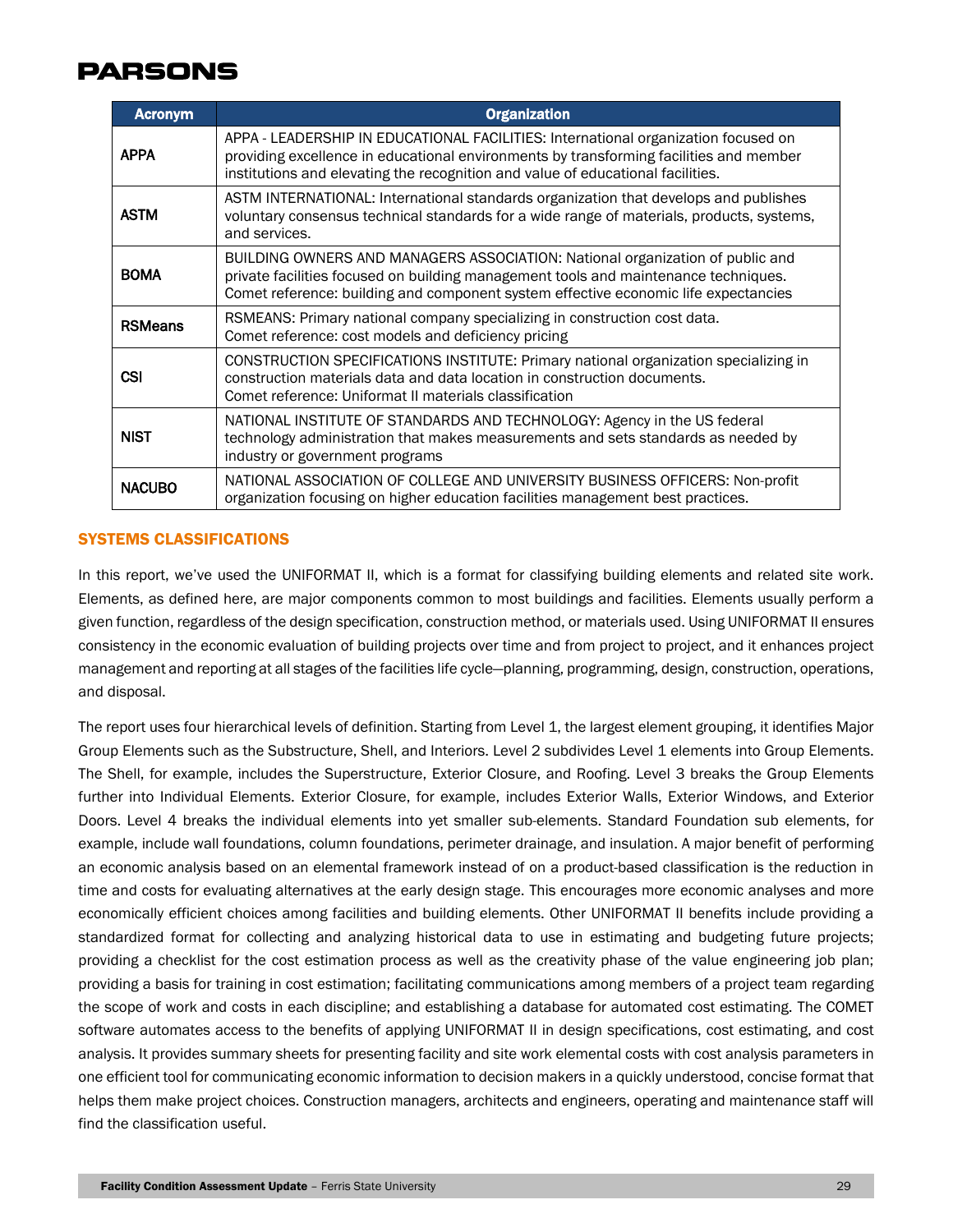The table below lists the anticipated service life in years for systems used in this report. The information listed in the table is based on our interpretation of Chapter 6 – Building Systems Useful Life of the very popular 1996 publication "How to Design and Manage Your Preventive Maintenance Program" offered by the Building Owners and Managers Association International (BOMA). The BOMA guide assumes regular preventive maintenance properly performed occurs at prescribed frequencies.

The BOMA "Building Systems Useful Life" publication was used as a reference for the service life of the building systems. The "American Society of Heating Refrigeration and Air Conditioning Engineers (ASHRAE) Applications Handbook" was also used as a reference for the service life of HVAC systems and equipment. It should be noted that in many instances the service life estimates are conservative, but these are the best available recognized standards for the anticipated service life of capital assets typically found in healthcare and research facilities.

The table also divides the facility into component Systems and System Groups organized alphabetically by the Uniformat coding sequence and lists the expected life cycles we typically use for each system in a survey.

| <b>System</b>                   | <b>System Group</b> |                                   | Life | %Ren |
|---------------------------------|---------------------|-----------------------------------|------|------|
| Foundations                     |                     | A1010 Standard Foundations        | 100  | 110  |
|                                 |                     | A1020 Special Foundations         | 100  | 110  |
|                                 |                     | A1030 Slab on Grade               | 100  | 110  |
| <b>Basement</b><br>Construction |                     | A2020 Basement Excavation         | 100  | 110  |
|                                 |                     | A2020 Basement Walls              | 100  | 110  |
| Superstructure                  |                     | B1010 Floor Construction          | 100  | 110  |
|                                 |                     | B1020 Roof Construction           | 100  | 110  |
| <b>Exterior Enclosure</b>       |                     | <b>B2010 Exterior Walls</b>       | 100  | 110  |
|                                 |                     | <b>B2020</b> Exterior Windows     | 40   | 110  |
|                                 |                     | <b>B2030 Exterior Doors</b>       | 25   | 110  |
| Roofing                         |                     | B3010 Roof Coverings              | 15   | 110  |
|                                 |                     | B3020 Roof Openings               | 30   | 110  |
| Interior<br>Construction        |                     | C1010 Partitions                  | 100  | 110  |
|                                 |                     | C1020 Interior Doors              | 40   | 110  |
|                                 |                     | C1030 Fittings                    | 40   | 110  |
| <b>Stairs</b>                   |                     | C2010 Stair Construction          | 100  | 110  |
| <b>Interior Finishes</b>        |                     | C3010 Wall Finishes               | 10   | 110  |
|                                 |                     | C3020 Floor Finishes              | 15   | 110  |
|                                 |                     | C3030 Ceiling Finishes            | 20   | 110  |
| Conveying                       |                     | D1010 Elevators and Lifts         | 30   | 110  |
|                                 |                     | D1090 Other Conveying Systems     | 20   | 110  |
| Plumbing                        |                     | D2010 Plumbing Fixtures           | 30   | 110  |
|                                 |                     | D2020 Domestic Water Distribution | 25   | 110  |
|                                 |                     | D2030 Sanitary Waste              | 40   | 110  |
|                                 |                     | D2040 Rain Water Drainage         | 40   | 110  |
|                                 |                     | D2090 Other Plumbing Systems      | 30   | 110  |
| <b>HVAC</b>                     |                     | D3010 Energy Supply               | 35   | 110  |
|                                 |                     | D3020 Heat Generating Systems     | 30   | 110  |
|                                 |                     | D3030 Cooling Generating Systems  | 30   | 110  |
|                                 |                     | D3040 Distribution Systems        | 30   | 110  |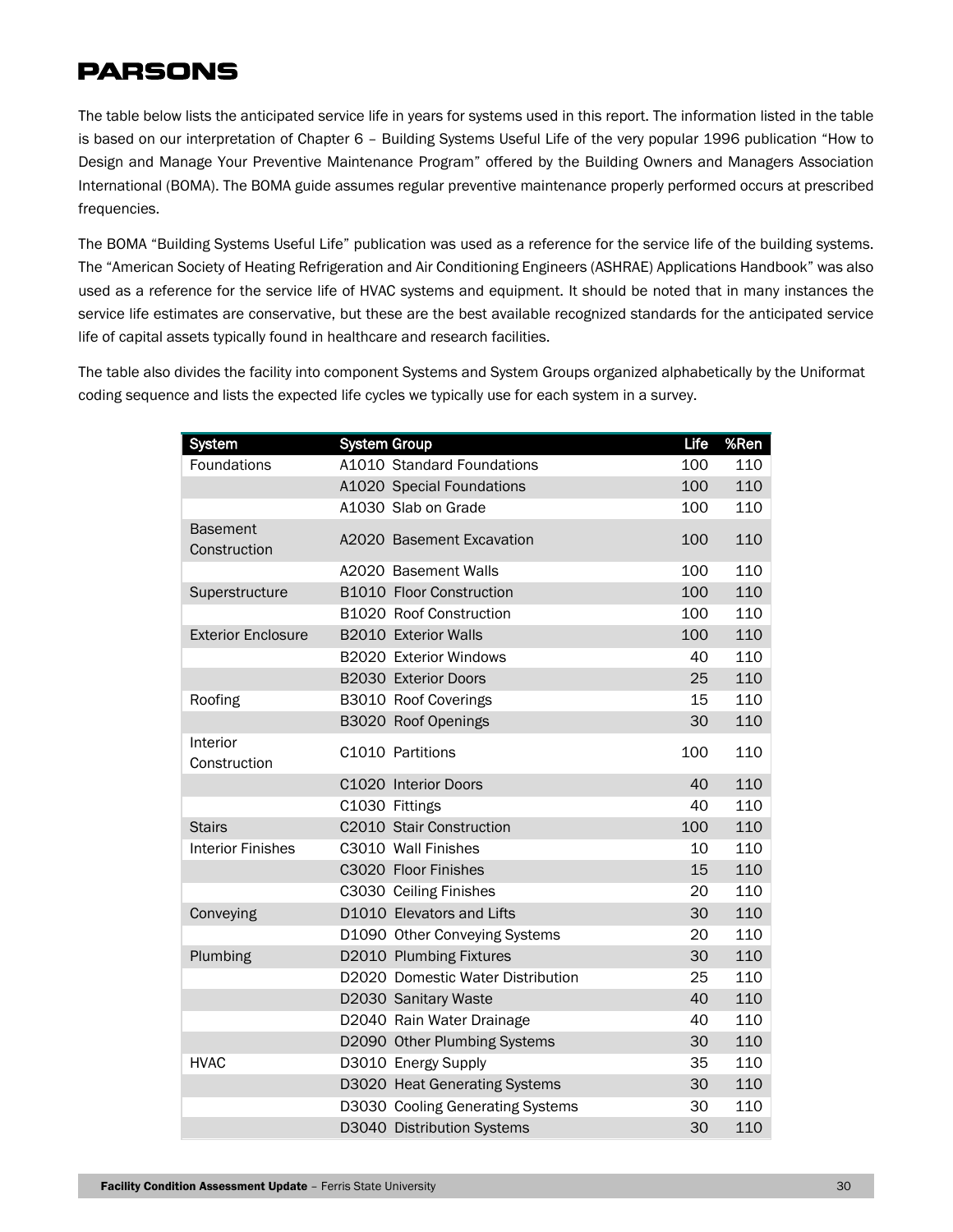| <b>System</b>          | <b>System Group</b> |                                       | Life | %Ren |
|------------------------|---------------------|---------------------------------------|------|------|
|                        |                     | D3050 Terminal & Package Units        | 20   | 110  |
|                        |                     | D3060 Controls & Instrumentation      | 20   | 110  |
|                        |                     | D3090 Other HVAC Systems/Equip        | 30   | 110  |
| <b>Fire Protection</b> |                     | D4010 Sprinklers                      | 40   | 110  |
|                        |                     | D4020 Standpipes                      | 40   | 110  |
| Electrical             |                     | D5010 Electrical Service/Distribution | 30   | 110  |
|                        |                     | D5020 Lighting and Branch Wiring      | 25   | 110  |
|                        |                     | D5030 Communications & Security       | 15   | 110  |
|                        |                     | D5090 Other Electrical Systems        | 30   | 110  |
| Equipment              |                     | E1010 Commercial Equipment            | 30   | 110  |
|                        |                     | E1020 Institutional Equipment         | 35   | 110  |
|                        |                     | E1030 Vehicular Equipment             | 35   | 110  |
|                        |                     | E1090 Other Equipment                 | 40   | 110  |
| <b>Furnishings</b>     |                     | E2010 Fixed Furnishings               | 40   | 110  |

### <span id="page-31-0"></span>RENEWAL SUMMARY REPORT

The attached report provides a summary of information for the facilities in the portfolio.